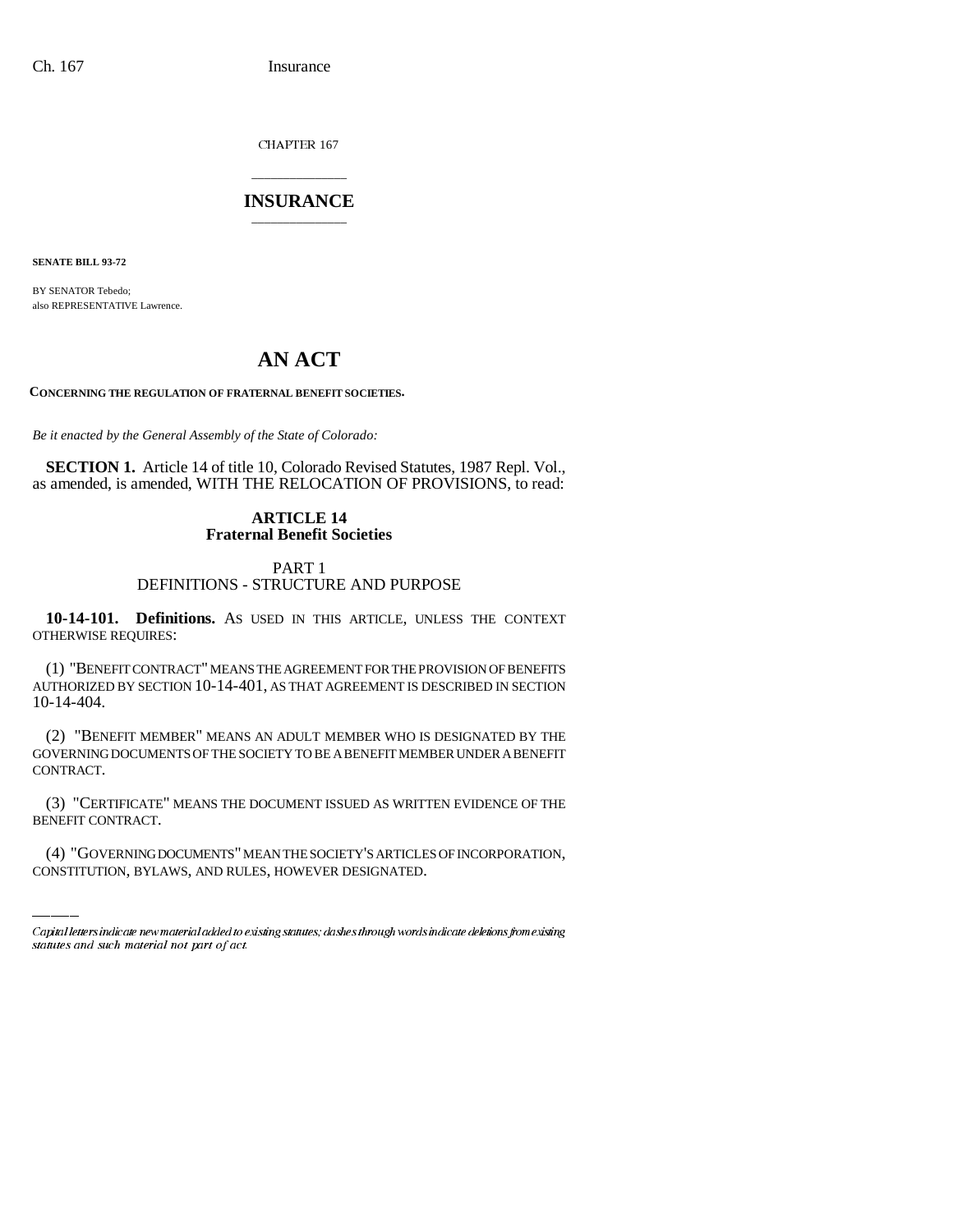(5) "LODGE" MEANS ANY SUBORDINATE MEMBER UNIT OF THE SOCIETY, KNOWN AS CAMPS, COURTS, COUNCILS, BRANCHES, OR BY ANY OTHER DESIGNATION AS DESCRIBED IN SECTION 10-14-103.

(6) "PREMIUM" MEANS ANY PREMIUM, RATE, DUES, OR OTHER REQUIRED CONTRIBUTIONS BY WHATEVER NAME KNOWN, WHICH ARE PAYABLE UNDER THE **CERTIFICATE** 

(7) "RULE" MEANS ANY RULE, REGULATION, OR RESOLUTION ADOPTED BY THE SUPREME GOVERNING BODY OR BOARD OF DIRECTORS WHICH IS INTENDED TO HAVE GENERAL APPLICATION TO THE MEMBERS OF THE SOCIETY.

(8) "SOCIETY" MEANS A FRATERNAL BENEFIT SOCIETY AS SET FORTH IN SECTION 10-14-102, UNLESS OTHERWISE INDICATED.

**10-14-102. [Formerly 10-14-101] Fraternal benefit societies - what constitutes.** Any corporation INCORPORATED society, order, or voluntary association without capital stock which is organized and carried on SUPREME LODGE, WITHOUT CAPITAL STOCK, CONDUCTED solely for the mutual benefit of its members and their beneficiaries and not for profit, and which has OPERATED ON a lodge system with ritualistic form of work, and HAVING A representative form of government, and which makes provision for the payment of benefits in accordance with section 10-14-105 is declared to be a fraternal benefit society PROVIDES ANY OF THE BENEFITS ENUMERATED IN SECTION 10-14-401, IS HEREBY DECLARED TO BE A FRATERNAL BENEFIT SOCIETY.

**10-14-103. [Formerly 10-14-102] Lodge system - defined.** (1) Any A society having IS OPERATING ON THE LODGE SYSTEM IF IT HAS a supreme governing or legislative body and subordinate lodges or branches, by whatever name known, into which members are elected, initiated, and OR admitted in accordance with its constitution, bylaws, rules, regulations, and prescribed ritualistic ceremonies and which GOVERNING DOCUMENTS, AND RITUALS. Subordinate lodges or branches are SHALL BE required by the bylaws of such GOVERNING DOCUMENTS OF THE society to hold regular or stated meetings at least once in each month shall be deemed to be operating on the lodge system IN FURTHERANCE OF THE PURPOSES OF THE SOCIETY.

(2) A SOCIETY MAY, AT ITS OPTION, ORGANIZE AND OPERATE LODGES FOR CHILDREN UNDER THE MINIMUM AGE FOR ADULT MEMBERSHIP. MEMBERSHIP AND INITIATION IN LOCAL LODGES SHALL NOT BE REQUIRED OF SUCH CHILDREN, NOR SHALL THEY HAVE A VOICE OR VOTE IN THE MANAGEMENT OF THE SOCIETY.

**10-14-104. [Formerly 10-14-103] Representative form of government defined.** (1) Any such A society is deemed to have HAS a representative form of government when:

(a) THE SUPREME GOVERNING BODY IS EITHER:

(I) It provides in its constitution and bylaws for a supreme legislative or governing body, composed of representatives elected either by the members or by the delegates elected, directly or indirectly, by the members, together with such other members as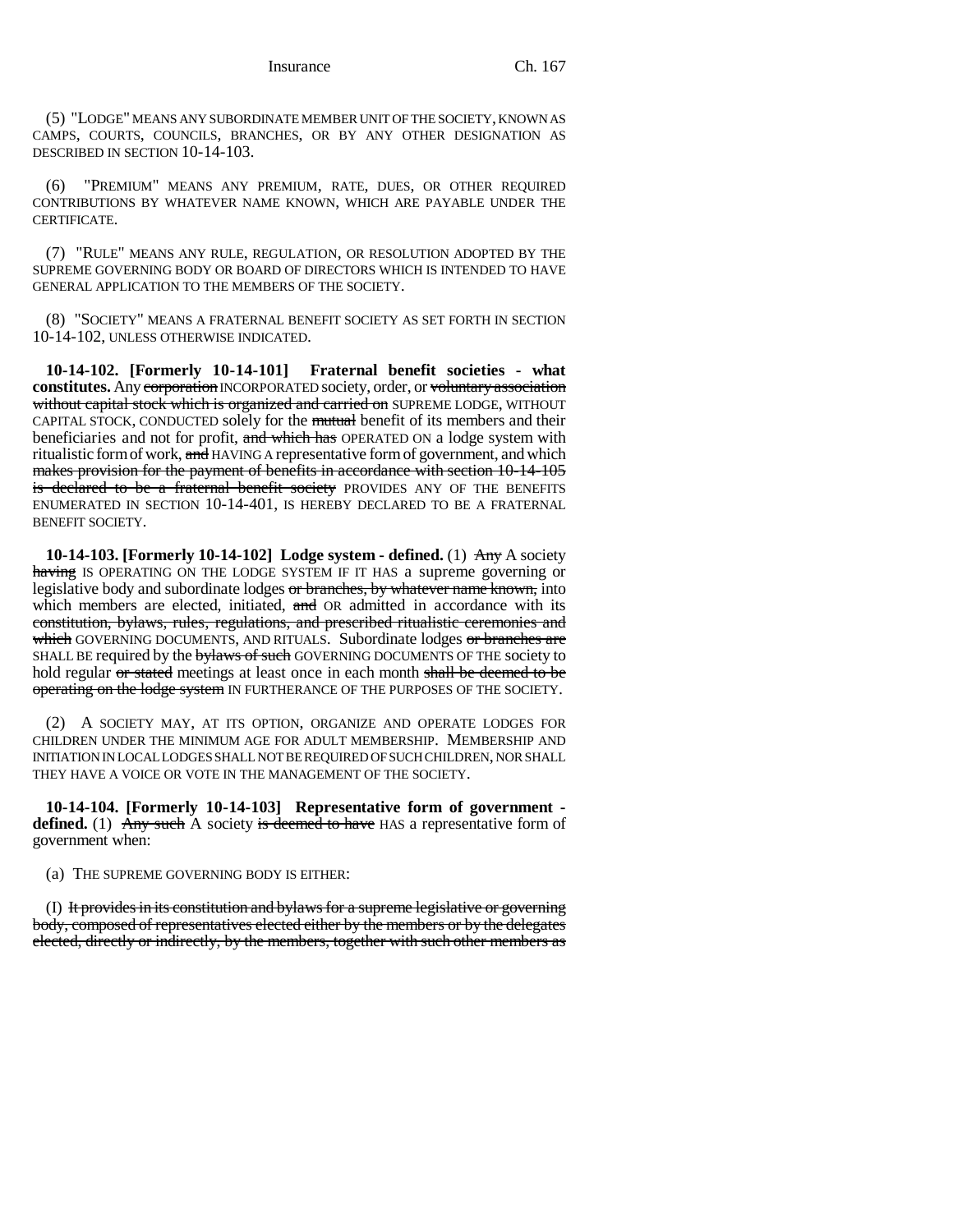may be prescribed by its constitution and bylaws. The elective members shall constitute a majority in number and have not less than two-thirds of the votes nor less than the votes required to amend its constitution and bylaws. The meetings of the supreme or governing body and the election of officers, representatives, or delegates shall be held as often as once in four years. The members, officers, representatives, or delegates of a fraternal benefit society shall not vote by proxy. If, in the opinion of the commissioner, any such society, because the United States is at war, cannot hold a meeting of its supreme or governing body and elect its officers, representatives, or delegates once in four years, the commissioner may order such society not to hold a meeting of its supreme or governing body and elect its officers, representatives, or delegates until war conditions permit, and the failure to hold said meeting and to elect its officers, representatives, or delegates for such reason shall not affect the representative form of government of the society, as defined in this section. AN ASSEMBLY COMPOSED OF DELEGATES ELECTED DIRECTLY BY THE MEMBERS OR AT INTERMEDIATE ASSEMBLIES OR CONVENTIONS OF MEMBERS OR THEIR REPRESENTATIVES, TOGETHER WITH OTHER DELEGATES AS MAY BE PRESCRIBED IN THE SOCIETY'S GOVERNING DOCUMENTS. A SOCIETY MAY PROVIDE FOR THE ELECTION OF DELEGATES BY MAIL. THE ELECTED DELEGATES SHALL CONSTITUTE AT LEAST A MAJORITY OF THE DELEGATES AND NOT LESS THAN TWO-THIRDS OF THE VOTES OF THE ASSEMBLY AND NOT LESS THAN THE NUMBER OF VOTES REQUIRED TO AMEND THE SOCIETY'S GOVERNING DOCUMENTS. THE ASSEMBLY SHALL BE ELECTED, SHALL MEET AT LEAST ONCE EVERY FOUR YEARS, AND SHALL ELECT A BOARD OF DIRECTORS TO CONDUCT THE BUSINESS OF THE SOCIETY BETWEEN MEETINGS OF THE ASSEMBLY. VACANCIES ON THE BOARD OF DIRECTORS BETWEEN ELECTIONS MAY BE FILLED IN THE MANNER PRESCRIBED BY THE SOCIETY'S GOVERNING DOCUMENTS.

(II) A BOARD COMPOSED OF PERSONS ELECTED BY THE MEMBERS, EITHER DIRECTLY OR BY THEIR REPRESENTATIVES IN INTERMEDIATE ASSEMBLIES, AND ANY OTHER PERSONS PRESCRIBED IN THE SOCIETY'S GOVERNING DOCUMENTS. A SOCIETY MAY PROVIDE FOR ELECTION OF THE BOARD BY MAIL. EACH TERM OF A BOARD MEMBER SHALL NOT EXCEED FOUR YEARS. VACANCIES ON THE BOARD BETWEEN ELECTIONS SHALL BE FILLED IN THE MANNER PRESCRIBED BY THE SOCIETY'S GOVERNING DOCUMENTS. THOSE PERSONS ELECTED TO THE BOARD SHALL CONSTITUTE AT LEAST A MAJORITY OF THE BOARD AND NOT LESS THAN THE NUMBER OF VOTES REQUIRED TO AMEND THE SOCIETY'S GOVERNING DOCUMENTS. A PERSON FILLING THE UNEXPIRED TERM OF AN ELECTED BOARD MEMBER SHALL BE CONSIDERED TO BE AN ELECTED MEMBER. THE BOARD SHALL MEET AT LEAST SEMIANNUALLY TO CONDUCT THE BUSINESS OF THE SOCIETY.

(b) THE OFFICERS OF THE SOCIETY ARE ELECTED EITHER BY THE SUPREME GOVERNING BODY OR BY THE BOARD OF DIRECTORS, PURSUANT TO THE GOVERNING DOCUMENTS OF THE SOCIETY;

(c) ONLY BENEFIT MEMBERS ARE ELIGIBLE FOR ELECTION TO THE SUPREME GOVERNING BODY, THE BOARD OF DIRECTORS, OR ANY INTERMEDIATE ASSEMBLY; AND

(d) EACH VOTING MEMBER HAS ONE VOTE. NO VOTE MAY BE CAST BY PROXY.

**10-14-105. Purposes and powers.** (1) A SOCIETY SHALL OPERATE FOR THE BENEFIT OF MEMBERS AND THEIR BENEFICIARIES BY: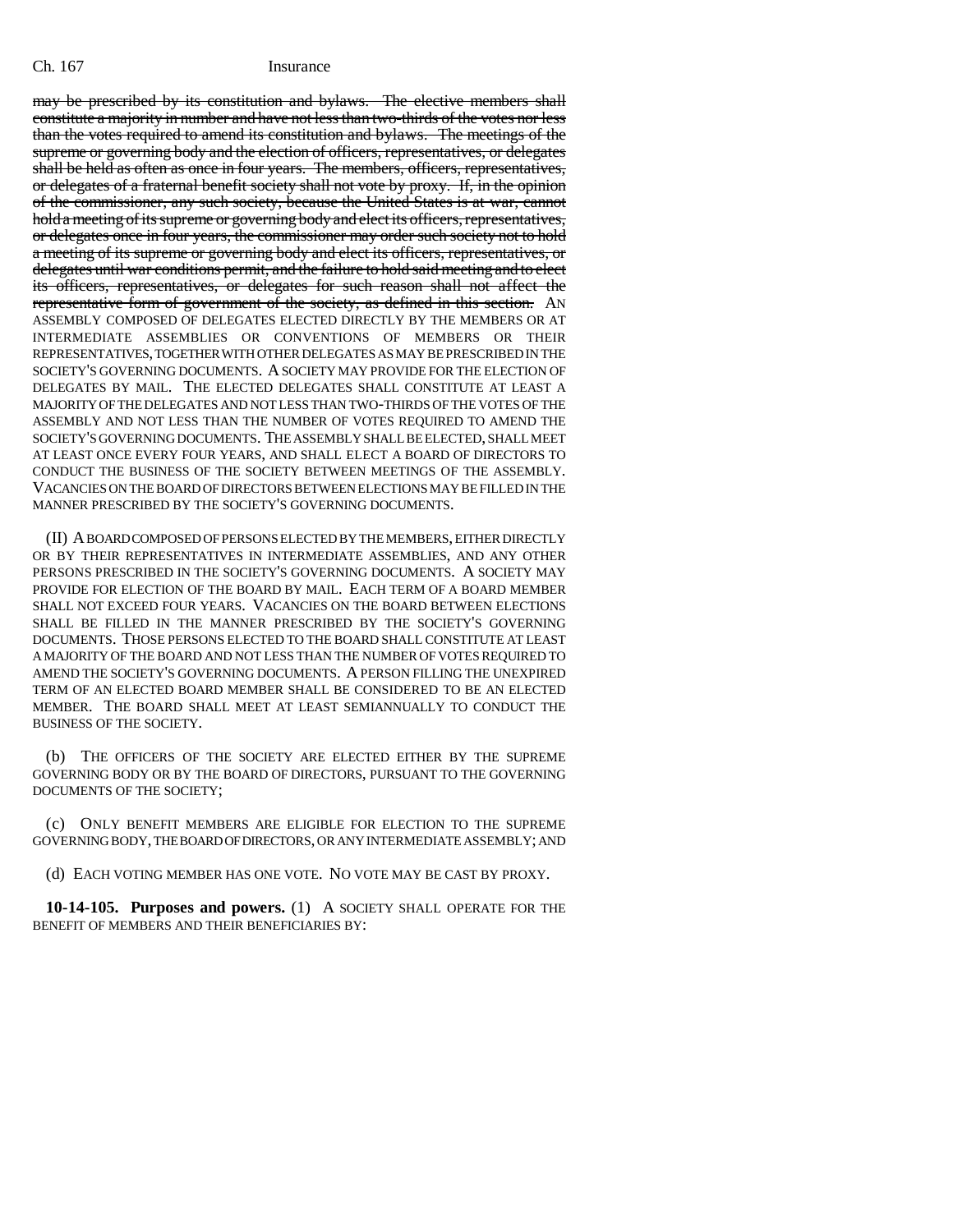(a) PROVIDING BENEFITS AS SPECIFIED IN SECTION 10-14-401; AND

(b) OPERATING FOR ONE OR MORE LAWFUL SOCIAL, INTELLECTUAL, EDUCATIONAL, CHARITABLE, BENEVOLENT, MORAL, FRATERNAL, PATRIOTIC, OR RELIGIOUS PURPOSES FOR THE BENEFIT OF ITS MEMBERS, WHICH MAY ALSO BE EXTENDED TO OTHERS. SUCH PURPOSES MAY BE CARRIED OUT DIRECTLY BY THE SOCIETY, OR INDIRECTLY THROUGH SUBSIDIARY CORPORATIONS OR AFFILIATED ORGANIZATIONS.

(2) EVERY SOCIETY SHALL HAVE THE POWER TO ADOPT GOVERNING DOCUMENTS FOR THE GOVERNMENT OF THE SOCIETY, THE ADMISSION OF ITS MEMBERS, AND THE MANAGEMENT OF ITS AFFAIRS. EACH SOCIETY SHALL HAVE THE POWER TO CHANGE, ALTER, ADD TO, OR AMEND SUCH GOVERNING DOCUMENTS AND SHALL HAVE SUCH OTHER POWERS AS ARE NECESSARY AND INCIDENTAL TO CARRYING INTO EFFECT THE OBJECTS AND PURPOSES OF THE SOCIETY.

# PART 2 MEMBERSHIP

**10-14-201. [Formerly 10-14-108] Qualifications for membership.** (1) A society may admit to benefit membership any person not less than fifteen years of age who furnishes evidence of insurability acceptable to the society. Any such member who applies for additional benefits more than six months after becoming a benefit member shall furnish additional evidence of insurability acceptable to the society. A SOCIETY SHALL SPECIFY IN ITS GOVERNING DOCUMENTS OR RULES:

(a) ELIGIBILITY STANDARDS FOR EACH AND EVERY CLASS OF MEMBERSHIP. IF BENEFITS ARE PROVIDED ON THE LIVES OF CHILDREN, THE MINIMUM AGE FOR ADULT MEMBERSHIP SHALL BE SET AT NOT LESS THAN FIFTEEN YEARS OF AGE AND NOT GREATER THAN TWENTY-ONE YEARS OF AGE.

(b) THE PROCESS FOR ADMISSION TO MEMBERSHIP FOR EACH MEMBERSHIP CLASS; AND

(c) THE RIGHTS AND PRIVILEGES OF EACH MEMBERSHIP CLASS. ONLY BENEFIT MEMBERS SHALL HAVE THE RIGHT TO VOTE ON THE MANAGEMENT OF THE INSURANCE AFFAIRS OF THE SOCIETY.

(2) Any person admitted to membership prior to attaining the full age of twenty-one years shall be bound by the terms of the application and certificate and by all the bylaws and rules of the society and shall be entitled to all the rights and privileges of membership therein to the same extent as though the age of majority had been attained at the time of application.

 $(3)$  (2) A society may also admit general or social members who shall have no voice or vote in the management of its THE insurance affairs OF THE SOCIETY.

(3) MEMBERSHIP RIGHTS IN THE SOCIETY ARE PERSONAL TO THE MEMBER AND ARE NOT ASSIGNABLE.

**10-14-202. [Formerly 10-14-119] Principal office - meetings communications to members - grievance procedures.** (1) Any domestic society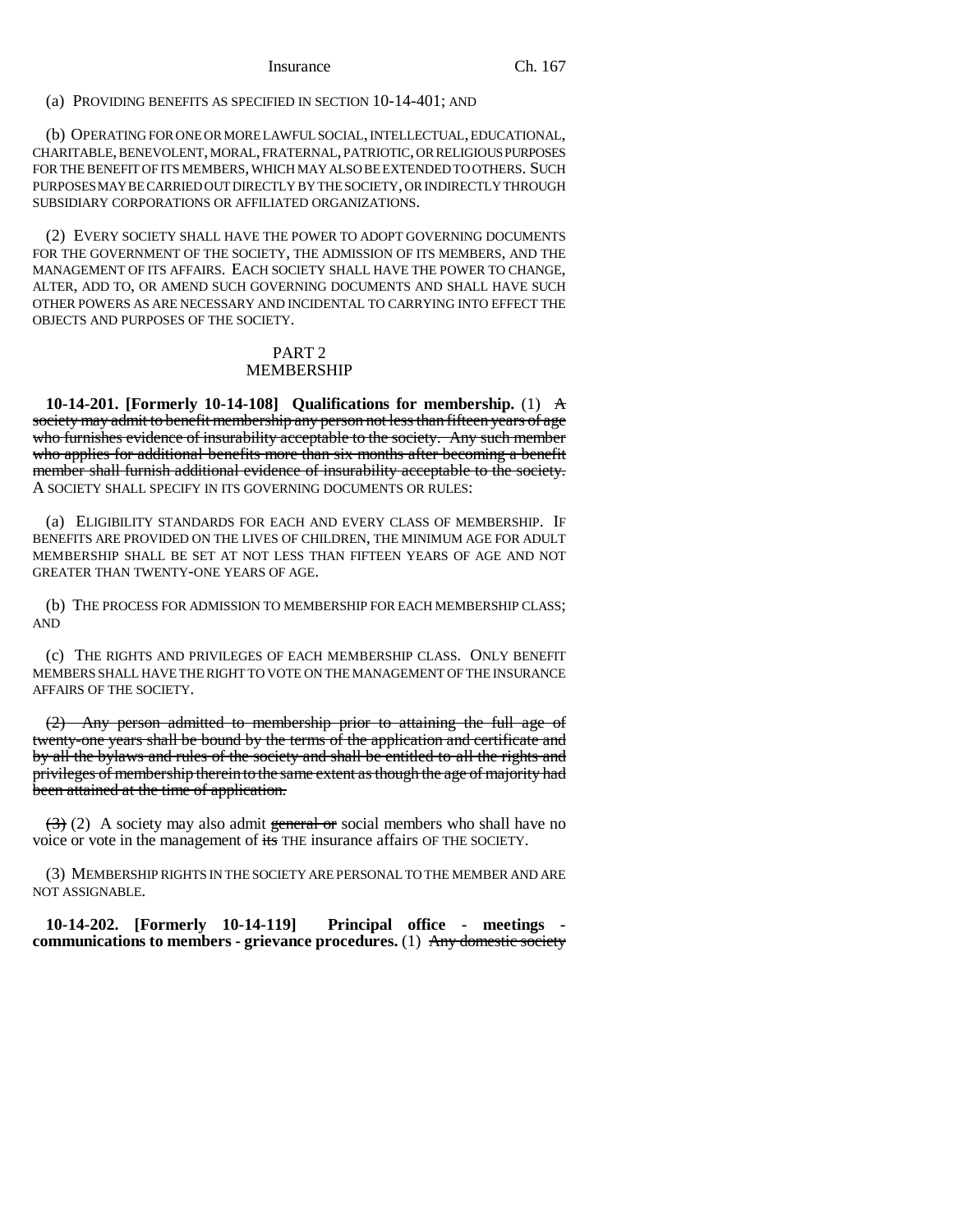may provide that THE PRINCIPAL OFFICE OF ANY DOMESTIC SOCIETY SHALL BE LOCATED IN THIS STATE AND COMPLY WITH THE PROVISIONS OF SECTION 10-3-128. The meetings of its legislative or SUPREME governing body may be held in any state, district, province, or territory wherein such society has AT LEAST ONE subordinate branches LODGE, OR IN SUCH OTHER LOCATION AS DETERMINED BY THE SUPREME GOVERNING BODY, and all business transacted at such meetings shall be as valid in all respects as if such meetings were held in this state. but its principal office shall be located in this state.

(2) (a) A SOCIETY MAY PROVIDE IN ITS GOVERNING DOCUMENTS FOR AN OFFICIAL PUBLICATION IN WHICH ANY NOTICE, REPORT, OR STATEMENT REQUIRED BY STATUTE TO BE GIVEN TO MEMBERS, INCLUDING NOTICE OF ELECTION, MAY BE PUBLISHED. SUCH REQUIRED REPORTS, NOTICES, AND STATEMENTS SHALL BE PRINTED CONSPICUOUSLY IN THE PUBLICATION. IF THE RECORDS OF A SOCIETY SHOW THAT TWO OR MORE MEMBERS HAVE THE SAME MAILING ADDRESS, AN OFFICIAL PUBLICATION MAILED TO ONE MEMBER IS DEEMED TO BE MAILED TO ALL MEMBERS AT THE SAME ADDRESS UNLESS A MEMBER REQUESTS A SEPARATE COPY.

(b) NOT LATER THAN JUNE 1 OF EACH YEAR, A SYNOPSIS OF THE SOCIETY'S ANNUAL STATEMENT, AS OF THE IMMEDIATELY PRECEDING DECEMBER 31, PROVIDING AN EXPLANATION OF THE FACTS CONCERNING THE CONDITION OF THE SOCIETY THEREBY DISCLOSED SHALL BE PRINTED AND MAILED TO EACH BENEFIT MEMBER OF THE SOCIETY OR, IN LIEU THEREOF, SUCH SYNOPSIS MAY BE PUBLISHED IN THE SOCIETY'S OFFICIAL PUBLICATION.

(c) A SOCIETY MAY PROVIDE FOR PROCEDURES IN ITS GOVERNING DOCUMENTS FOR GRIEVANCES OR COMPLAINTS BY MEMBERS.

**10-14-203. [Formerly 10-14-120] No personal liability.** Officers and members of the supreme, the grand, or any subordinate body of any such incorporated society shall not be individually liable for the payment of any disability or death benefit provided for in the bylaws and agreements of such society, but the benefits shall be payable only out of the funds of such society and in the manner provided by its bylaws. (1) THE OFFICERS AND MEMBERS OF THE SUPREME GOVERNING BODY OR ANY SUBORDINATE BODY OF A SOCIETY SHALL NOT BE PERSONALLY LIABLE FOR ANY BENEFITS PROVIDED BY A SOCIETY.

(2) ANY PERSON MAY BE INDEMNIFIED AND REIMBURSED BY ANY SOCIETY FOR EXPENSES REASONABLY INCURRED BY, AND LIABILITIES IMPOSED UPON, SUCH PERSON IN CONNECTION WITH OR ARISING OUT OF ANY ACTION, SUIT, OR PROCEEDING, WHETHER CIVIL, CRIMINAL, ADMINISTRATIVE, OR INVESTIGATIVE, OR THREAT THEREOF, IN WHICH THE PERSON MAY BE INVOLVED BY REASON OF THE FACT THAT SUCH PERSON IS OR WAS A DIRECTOR, OFFICER, EMPLOYEE, OR AGENT OF THE SOCIETY OR OF ANY FIRM, CORPORATION, OR ORGANIZATION WHICH SUCH PERSON SERVED IN ANY CAPACITY AT THE REQUEST OF THE SOCIETY. A PERSON SHALL NOT BE SO INDEMNIFIED OR REIMBURSED IN RELATION TO ANY MATTER IN SUCH ACTION, SUIT, OR PROCEEDING AS TO WHICH SUCH PERSON IS FINALLY ADJUDGED TO BE OR HAVE BEEN GUILTY OF BREACH OF A DUTY AS A DIRECTOR, OFFICER, EMPLOYEE, OR AGENT OF THE SOCIETY OR IN RELATION TO ANY MATTER IN SUCH ACTION, SUIT, OR PROCEEDING, OR THREAT THEREOF, WHICH HAS BEEN MADE THE SUBJECT OF A COMPROMISE SETTLEMENT, UNLESS IN EITHER CASE THE PERSON ACTED IN GOOD FAITH FOR A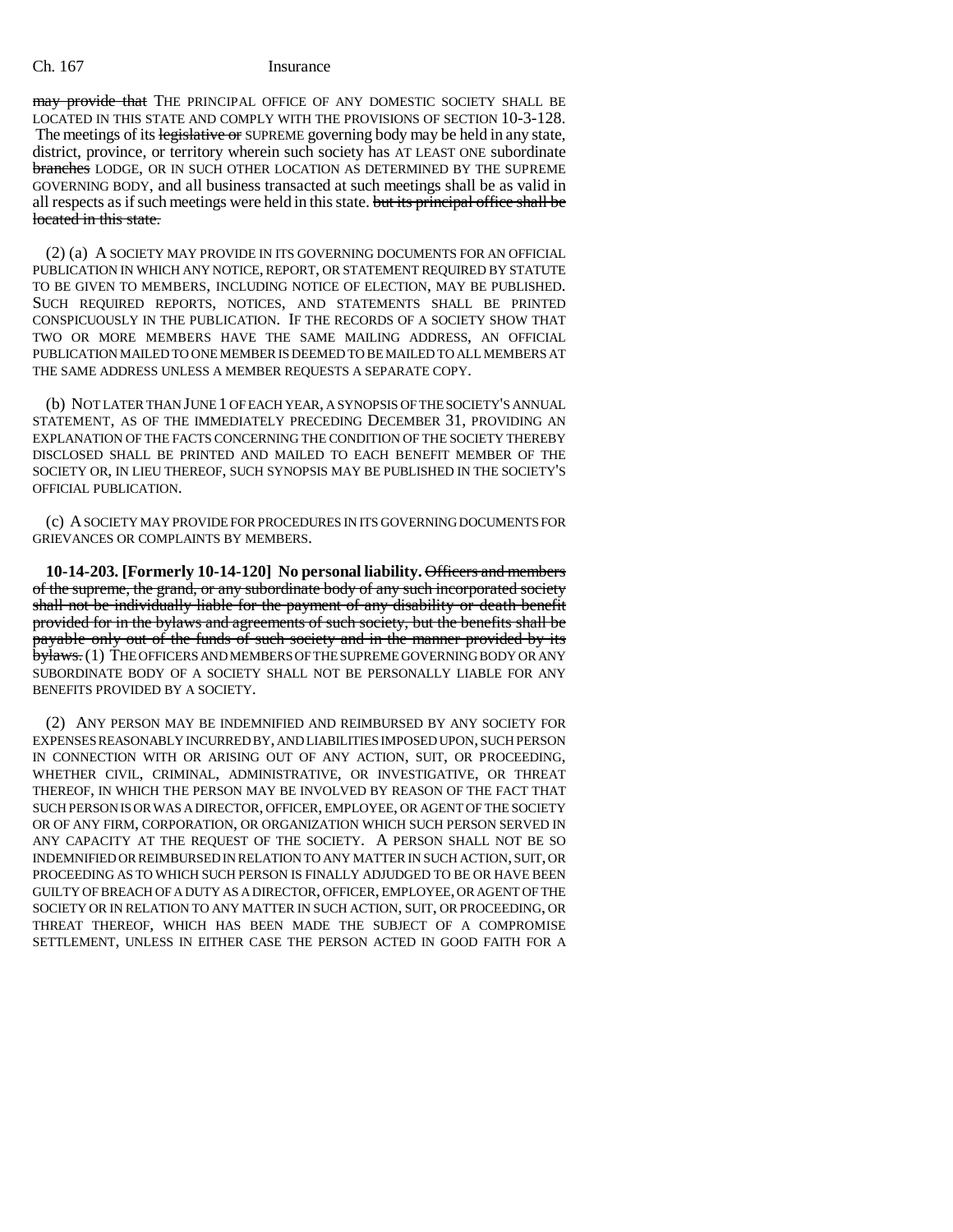PURPOSE THE PERSON REASONABLY BELIEVED TO BE IN OR NOT OPPOSED TO THE BEST INTERESTS OF THE SOCIETY AND, IN A CRIMINAL ACTION OR PROCEEDING, IN ADDITION, HAD NO REASONABLE CAUSE TO BELIEVE THAT SUCH CONDUCT WAS UNLAWFUL. THE DETERMINATION WHETHER THE CONDUCT OF SUCH PERSON MET THE STANDARD REQUIRED TO JUSTIFY INDEMNIFICATION AND REIMBURSEMENT IN RELATION TO ANY MATTER DESCRIBED IN THIS SUBSECTION (2) MAY ONLY BE MADE BY THE SUPREME GOVERNING BODY OR BOARD OF DIRECTORS BY A MAJORITY VOTE OR A QUORUM CONSISTING OF PERSONS WHO WERE NOT PARTIES TO SUCH ACTION, SUIT, OR PROCEEDING OR BY A COURT OF COMPETENT JURISDICTION. THE TERMINATION OF ANY ACTION, SUIT, OR PROCEEDING BY JUDGMENT, ORDER, SETTLEMENT, CONVICTION, OR UPON A PLEA OF NO CONTEST AS TO SUCH PERSON SHALL NOT IN ITSELF CREATE A CONCLUSIVE PRESUMPTION THAT THE PERSON DID NOT MEET THE STANDARD OF CONDUCT REQUIRED TO JUSTIFY INDEMNIFICATION AND REIMBURSEMENT. THE RIGHT OF INDEMNIFICATION AND REIMBURSEMENT PURSUANT TO THIS SUBSECTION (2) SHALL NOT BE EXCLUSIVE OF OTHER RIGHTS TO WHICH SUCH PERSON MAY BE ENTITLED AS A MATTER OF LAW AND SHALL INURE TO THE BENEFIT OF SUCH PERSON'S HEIRS, EXECUTORS, AND ADMINISTRATORS.

(3) A SOCIETY SHALL HAVE POWER TO PURCHASE AND MAINTAIN INSURANCE ON BEHALF OF ANY PERSON WHO IS OR WAS A DIRECTOR, OFFICER, EMPLOYEE, OR AGENT OF THE SOCIETY, OR WHO IS OR WAS SERVING AT THE REQUEST OF THE SOCIETY AS A DIRECTOR, OFFICER, EMPLOYEE, OR AGENT OF ANY OTHER FIRM, CORPORATION, OR ORGANIZATION AGAINST ANY LIABILITY ASSERTED AGAINST SUCH PERSON AND INCURRED BY SUCH PERSON IN ANY SUCH CAPACITY OR ARISING OUT OF SUCH PERSON'S STATUS AS SUCH, WHETHER OR NOT THE SOCIETY WOULD HAVE THE POWER TO INDEMNIFY THE PERSON AGAINST SUCH LIABILITY UNDER THIS SECTION.

(4) NO DIRECTOR, OFFICER, EMPLOYEE, MEMBER, OR VOLUNTEER OF A SOCIETY SERVING WITHOUT COMPENSATION SHALL BE LIABLE, AND NO CAUSE OF ACTION MAY BE BROUGHT, FOR DAMAGES RESULTING FROM THE EXERCISE OF JUDGMENT OR DISCRETION IN CONNECTION WITH THE DUTIES OR RESPONSIBILITIES OF SUCH PERSON FOR THE SOCIETY UNLESS SUCH ACT OR OMISSION INVOLVED WILLFUL OR WANTON MISCONDUCT.

**10-14-204. [Formerly 10-14-121] Waiver.** The constitution and bylaws GOVERNING DOCUMENTS of the society may provide that no subordinate body nor any of its subordinate officers or members shall have the power or authority to waive any of the provisions of the bylaws and constitution GOVERNING DOCUMENTS of the society. and the same SUCH PROVISION shall be binding on the society and each EVERY member thereof and on all beneficiaries of members AND BENEFICIARY OF A MEMBER.

### PART 3 **GOVERNANCE**

**10-14-301. [Formerly 10-14-113] Organization.** (1) A DOMESTIC SOCIETY ORGANIZED ON OR AFTER JULY 1, 1993, SHALL BE FORMED AS FOLLOWS: Seven or more persons, who are citizens of the United States, and a majority of whom are citizens of this state, who desire to form a fraternal benefit society as defined by this article, may make, and sign, AND ACKNOWLEDGE BEFORE SOME OFFICER COMPETENT TO TAKE ACKNOWLEDGMENTS OF DEEDS, articles of incorporation. and acknowledge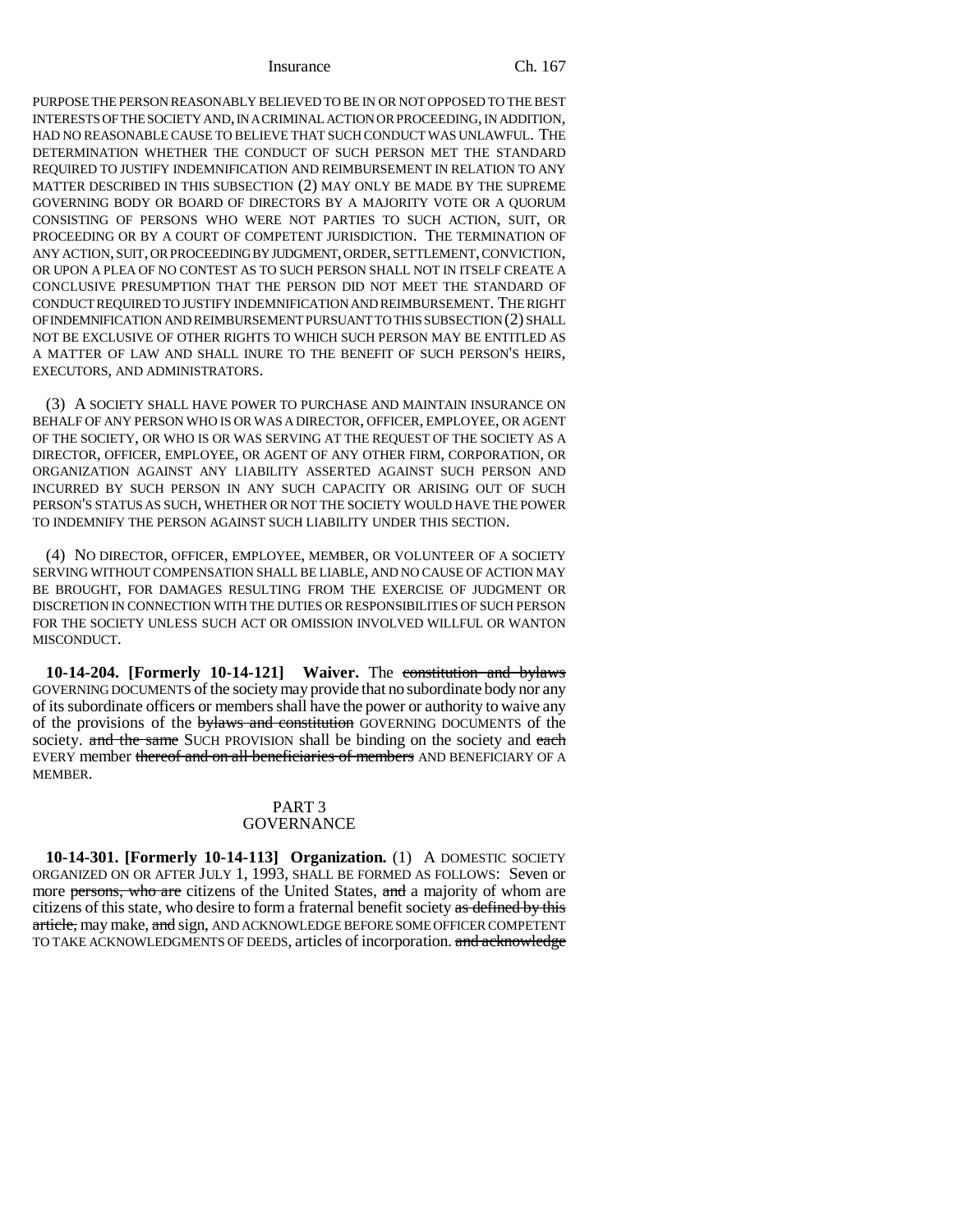the same before some officer competent to take acknowledgements of deeds, giving their addresses, in which shall be stated SUCH ARTICLES OF INCORPORATION SHALL CONTAIN:

(a) The proposed corporate name of the society, which shall not so closely resemble the name of any society or insurance company already transacting business in this state as to mislead the public or to lead to confusion BE MISLEADING OR CONFUSING;

(b) The purpose for which it is BEING formed which shall not include more liberal powers than are granted by this article; but any lawful social, intellectual, educational, charitable, benevolent, moral, or religious advantages may be set forth among the purposes of the society, and also the mode in which its corporate powers are to be exercised. SUCH PURPOSES SHALL NOT INCLUDE MORE LIBERAL POWERS THAN ARE GRANTED BY THIS ARTICLE.

(c) The names AND residences OF THE INCORPORATORS AND THE NAMES, RESIDENCES, and official titles of all the officers, trustees, directors, or other persons who are to have and exercise the general control and management of the affairs and funds of the society for the first year or until the ensuing election at which all such officers shall be elected by the supreme legislative or governing body, which election shall be held not later than one year from the date of the issuance of the permanent certificate ISSUE OF THE LETTER OF AUTHORIZATION.

 $(2)$  Such THE articles of incorporation, and duly certified copies of the constitution and SOCIETY'S bylaws and rules, and regulations and copies of all proposed forms of benefit certificates, applications therefor, and circulars to be issued by such THE society, AND A BOND CONDITIONED UPON THE RETURN TO APPLICANTS OF THE ADVANCED PAYMENTS IF THE ORGANIZATION IS NOT COMPLETED WITHIN ONE YEAR shall be filed with the commissioner, who may require such further information as he THE COMMISSIONER deems necessary. THE BOND WITH SURETIES APPROVED BY THE COMMISSIONER SHALL BE IN SUCH AMOUNT, NOT LESS THAN THREE HUNDRED THOUSAND DOLLARS NOR MORE THAN ONE MILLION FIVE HUNDRED THOUSAND DOLLARS, AS IS REQUIRED BY THE COMMISSIONER. ALL DOCUMENTS FILED ARE TO BE IN THE ENGLISH LANGUAGE. If the purposes of the society conform to the requirements of this article and all provisions of  $h$ <sub>aw</sub> THE STATUTES have been complied with, the commissioner shall so certify, and retain and record or file the articles of incorporation, and furnish the incorporators a preliminary certificate authorizing said A LETTER OF AUTHORIZATION AUTHORIZING THE society to solicit members as provided in this section.

(3) NO LETTER OF AUTHORIZATION GRANTED UNDER THE PROVISIONS OF THIS SECTION SHALL BE VALID AFTER ONE YEAR FROM ITS DATE OR AFTER SUCH FURTHER PERIOD, NOT EXCEEDING ONE YEAR, AS MAY BE AUTHORIZED BY THE COMMISSIONER UPON GOOD CAUSE SHOWN, UNLESS THE FIVE HUNDRED APPLICANTS REQUIRED IN SUBSECTION (4) OF THIS SECTION HAVE BEEN SECURED AND THE ORGANIZATION HAS BEEN COMPLETED AS PROVIDED IN THIS SECTION. THE ARTICLES OF INCORPORATION AND ALL OTHER PROCEEDINGS PURSUANT THERETO SHALL BECOME NULL AND VOID ONE YEAR FROM THE DATE OF THE LETTER OF AUTHORIZATION, OR AT THE EXPIRATION OF THE EXTENDED PERIOD, UNLESS THE SOCIETY SHALL HAVE COMPLETED ITS ORGANIZATION AND RECEIVED A CERTIFICATE OF AUTHORITY TO DO BUSINESS AS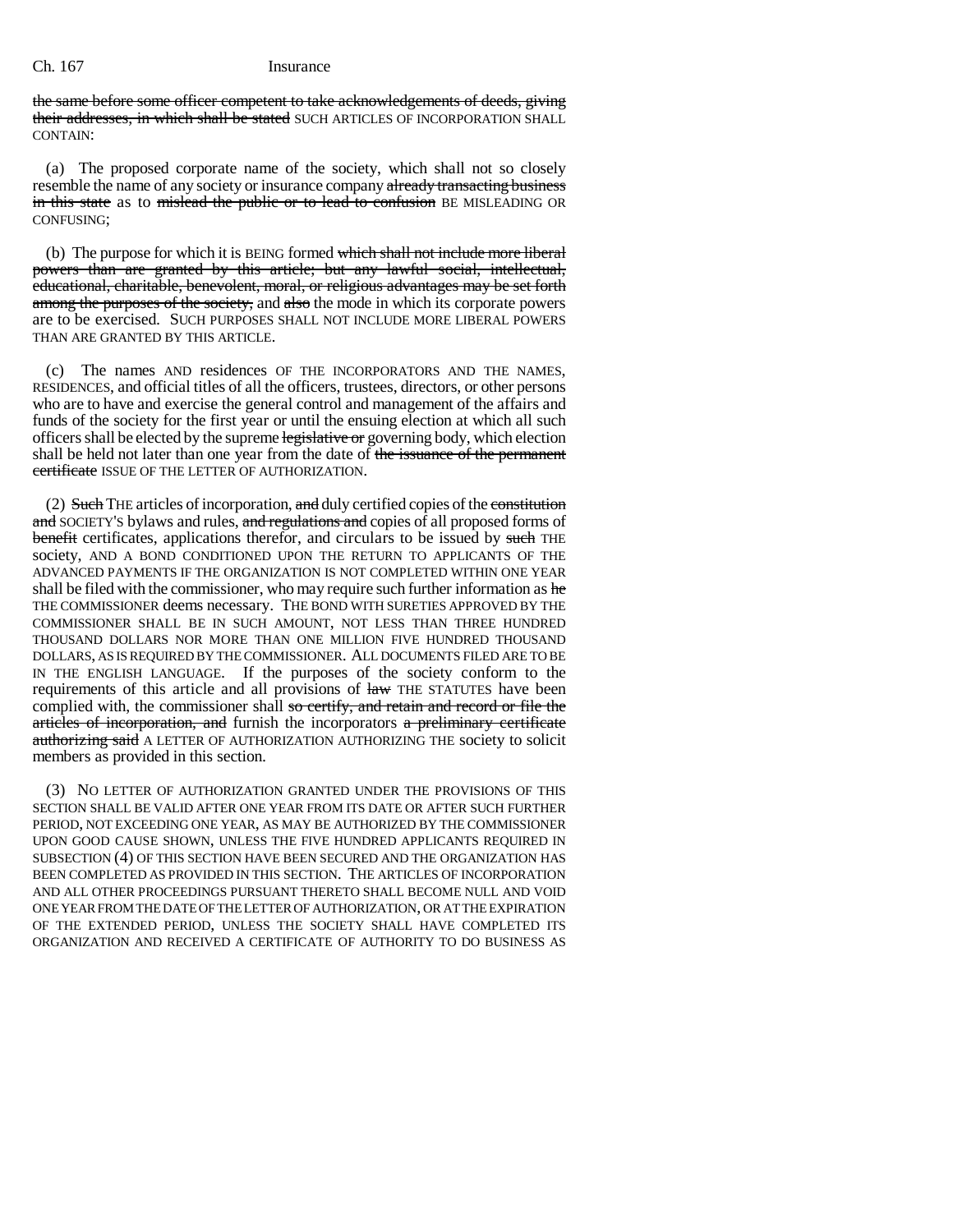PROVIDED IN THIS SECTION.

(4) Upon receipt of said certificate A LETTER OF AUTHORIZATION from the commissioner, the society may solicit members for the purpose of completing its organization, and shall collect from each applicant the amount of not less than one regular monthly payment PREMIUM in accordance with its tables of rates, as provided by its constitution and bylaws, and shall issue to each such applicant a receipt for the amount so collected.

(3) No such society shall incur any liability other than for such advanced payments ADVANCE PREMIUM, nor issue any benefit certificate, nor pay, or allow, or offer, or promise to pay or allow, ANY BENEFIT to any person any death or disability benefit until:

(a) Actual bona fide applications for death benefit certificates have been secured upon at least five hundred lives for at least one thousand dollars each, and all such applicants for death benefits have been regularly examined by legally qualified practicing physicians, and certificates of such examinations have been duly filed and approved by the chief medical examiner of such society;

 $(b)$  (a) There are established AT LEAST ten subordinate lodges or branches HAVE BEEN ESTABLISHED into which said THE five hundred applicants have been initiated ADMITTED;

 $(e)$  (b) There has been submitted to the commissioner, under oath of the president, and secretary, or corresponding officers OFFICER of such society, a list of such applicants, giving for each applicant his name and address and the date examined, date approved, date initiated, name and number of the subordinate branch of which each applicant is a member, amount of benefits to be granted, and rate of stated periodical contributions which are sufficient to provide for meeting the mortuary obligation contracted, when valued for death benefits upon the basis of the national fraternal congress table of mortality, as adopted by the national fraternal congress on August 23, 1899, or any higher standard at the option of the society, and for disability benefits by tables based upon reliable experience, and for combined death and permanent total disability benefits by tables based upon reliable experience, with an interest assumption not higher than four percent per annum THEIR NAMES, ADDRESSES, DATE EACH WAS ADMITTED, NAME AND NUMBER OF THE SUBORDINATE LODGE OF WHICH EACH APPLICANT IS A MEMBER, AND THE AMOUNT OF BENEFITS TO BE GRANTED AND PREMIUMS THEREFOR; AND

 $\left(\frac{d}{d}\right)$  (c) It is shown to the commissioner, by the sworn statement of the treasurer or corresponding officer of such society, that at least five hundred applicants have each paid in cash at least one regular monthly payment PREMIUM as provided, per one thousand dollars of indemnity to be effected, which payments PREMIUMS in the aggregate shall amount to at least twenty-five hundred ONE HUNDRED FIFTY THOUSAND dollars. all of which shall be credited to the mortuary or disability fund on account of such applicants, and no part of which may be used for expenses. Said advanced payments, during the period of organization, THE ADVANCE PREMIUMS shall be held in trust and, if the organization is not completed within one year as provided in this section, DURING THE PERIOD OF ORGANIZATION, AND, IF THE SOCIETY HAS NOT QUALIFIED FOR A CERTIFICATE OF AUTHORITY WITHIN ONE YEAR, AS SPECIFIED IN THIS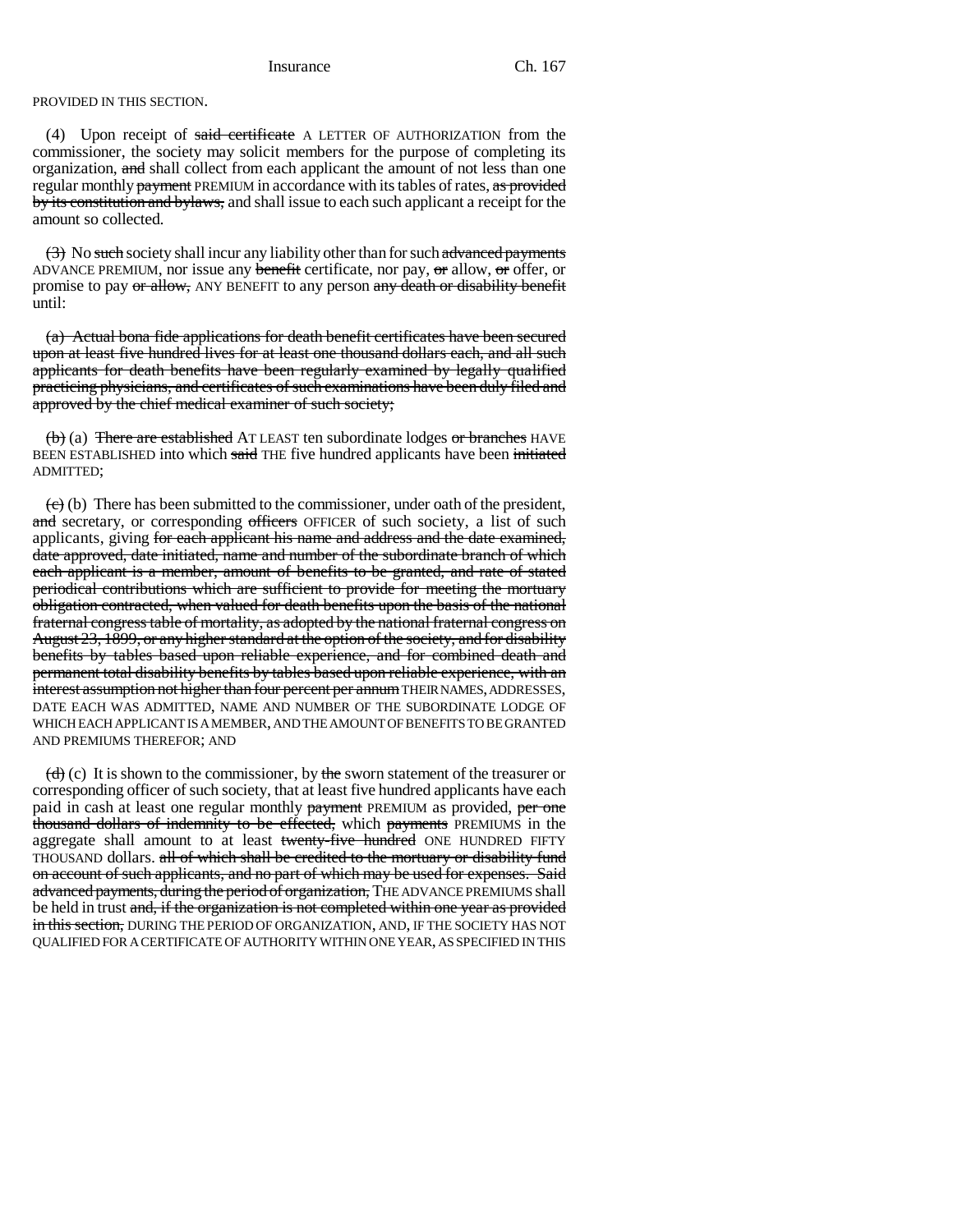SECTION, THE PREMIUMS SHALL BE returned to said applicants.

 $(4)$  (5) The commissioner may make such examination and require such further information as he THE COMMISSIONER deems advisable. and, THE SOCIETY SHALL SUBMIT ARTICLES OF INCORPORATION, WHICH SHALL BE ISSUED IN TRIPLICATE, TO THE COMMISSIONER AND ATTORNEY GENERAL FOR EXAMINATION. AFTER BEING APPROVED, THE ARTICLES SHALL BE FILED AND RECORDED IN THE OFFICE OF THE SECRETARY OF STATE WHO SHALL ISSUE A CERTIFICATE OF INCORPORATION. A COPY OF THE ARTICLES, CERTIFIED BY THE SECRETARY OF STATE, SHALL BE FILED WITH THE COMMISSIONER. Upon presentation of satisfactory evidence that the society has complied with all the STATUTORY provisions, of law, he INCLUDING THE ESTABLISHMENT OF A DEPOSIT WITH THE COMMISSIONER OF THREE HUNDRED THOUSAND DOLLARS, UNLESS THE COMMISSIONER ACCEPTS A LESSER AMOUNT, THE COMMISSIONER shall issue to such THE society a certificate to that effect AND THAT THE SOCIETY IS AUTHORIZED TO TRANSACT BUSINESS PURSUANT TO THE PROVISIONS OF THIS ARTICLE. Such certificate shall be prima facie evidence of the existence of such society at the date of such certificate. The commissioner shall cause a record of such THE certificate OF AUTHORITY to be made. and A certified copy of such THE record may be given in evidence with like effect as the original certificate OF AUTHORITY. No preliminary certificate granted under the provisions of this section shall be valid after one year from its date or after such further period, not exceeding one year, as may be authorized by the commissioner upon cause shown, unless the five hundred applicants required have been secured and the organization has been completed.

(5) The articles of incorporation and all proceedings thereunder shall become null and void one year after the date of the preliminary certificate or at the expiration of said extended period, unless such society completes its organization and commences business as provided. When any domestic society has discontinued business for the period of one year or has less than four hundred members, its charter shall become null and void.

(6) Every such society has the power to make a constitution and bylaws for the government of the society, the admission of its members, the management of its affairs, and the fixing and readjusting of the rates of contribution of its members from time to time; and it has the power to change, alter, add to, or amend such constitution and bylaws and has such other powers as are necessary and incidental to effect the objects and purposes of the society.

**10-14-302. [Formerly 10-14-123] Amendments to governing documents.** (1) A DOMESTIC SOCIETY MAY AMEND ITS GOVERNING DOCUMENTS IN ACCORDANCE WITH THE PROVISIONS THEREOF BY ACTION OF ITS SUPREME GOVERNING BODY AT ANY REGULAR OR SPECIAL MEETING THEREOF OR, IF ITS GOVERNING DOCUMENTS SO PROVIDE, BY REFERENDUM. SUCH REFERENDUM MAY BE HELD IN ACCORDANCE WITH THE PROVISIONS OF ITS GOVERNING DOCUMENTS BY THE VOTE OF THE VOTING MEMBERS OF THE SOCIETY, BY THE VOTE OF DELEGATES OR REPRESENTATIVES OF VOTING MEMBERS, OR BY THE VOTE OF LOCAL LODGES. A SOCIETY MAY PROVIDE FOR VOTING BY MAIL. NO AMENDMENT SUBMITTED FOR ADOPTION BY REFERENDUM SHALL BE ADOPTED UNLESS, WITHIN SIX MONTHS AFTER THE DATE OF SUBMISSION THEREOF, A MAJORITY OF THE MEMBERS VOTING SHALL HAVE SIGNIFIED THEIR CONSENT TO SUCH AMENDMENT BY ONE OF THE METHODS SPECIFIED IN THIS SECTION.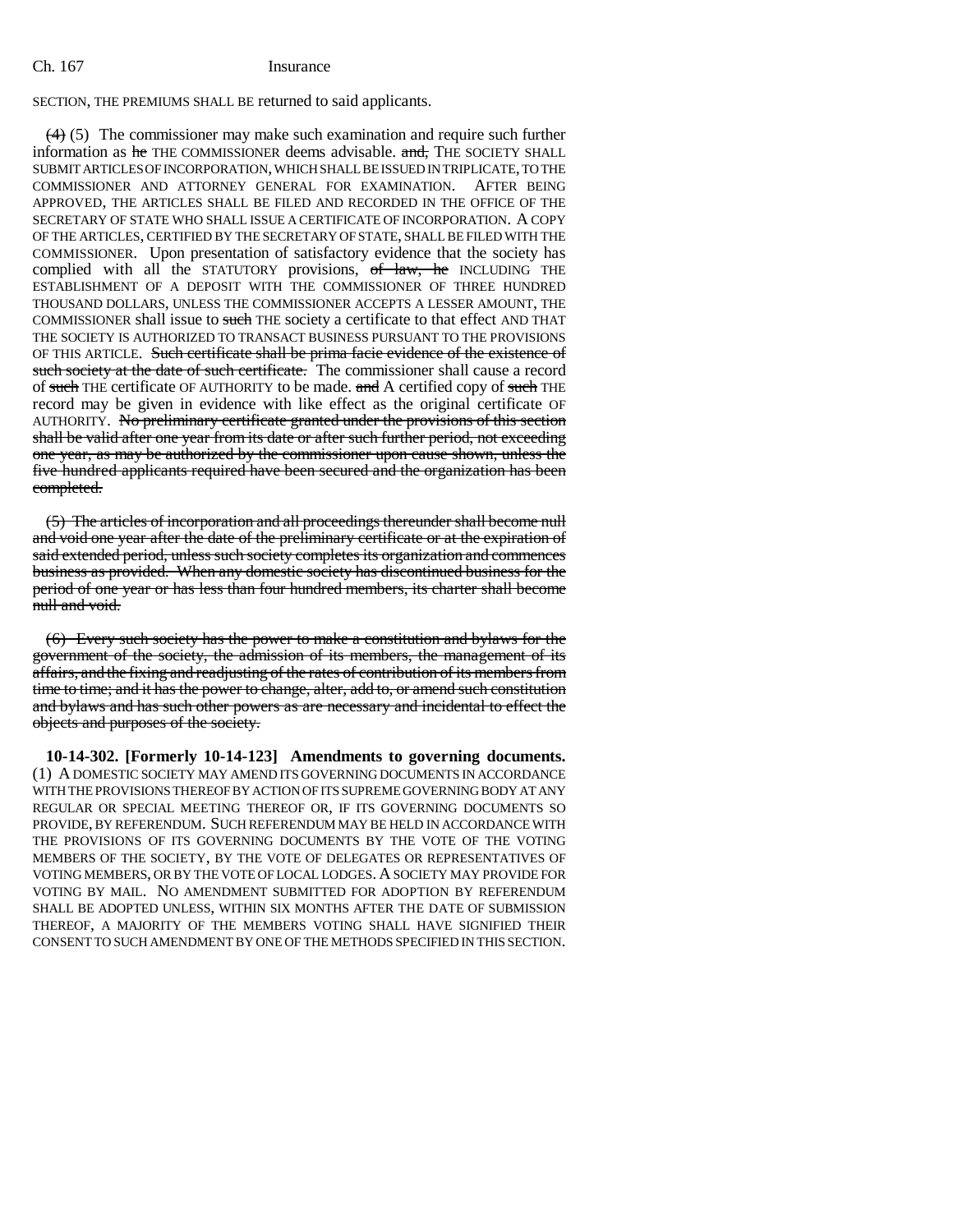WHENEVER A DOMESTIC SOCIETY DESIRES TO AMEND ITS ARTICLES OF INCORPORATION, IT SHALL FILE ITS CERTIFICATE OF AMENDMENT WITH THE COMMISSIONER BEFORE FILING THE SAME WITH THE SECRETARY OF STATE, AND IF THE COMMISSIONER, WITH THE ADVICE OF THE ATTORNEY GENERAL, FINDS THE SAME TO BE LEGALLY ADOPTED AND IN DUE LEGAL FORM AND NOT IN CONFLICT WITH STATUTORY PROVISIONS GOVERNING SOCIETIES, THEN AND NOT OTHERWISE THE CERTIFICATE OF AMENDMENT SHALL BE FILED WITH THE SECRETARY OF STATE. ANY OTHER AMENDMENT OF THE GOVERNING DOCUMENTS OF THE SOCIETY SHALL BE FILED WITH THE COMMISSIONER. IF THE COMMISSIONER, WITH THE ADVICE OF THE ATTORNEY GENERAL, FINDS THE AMENDMENT TO BE LEGALLY ADOPTED AND IN DUE LEGAL FORM AND NOT IN CONFLICT WITH STATUTORY PROVISIONS GOVERNING SOCIETIES, THEN THE AMENDMENT SHALL BECOME OPERATIVE UPON FILING, UNLESS A LATER TIME IS PROVIDED IN THE AMENDMENT OR IN THE SOCIETY'S GOVERNING DOCUMENTS.

(2) WITHIN NINETY DAYS AFTER ANY AMENDMENT BECOMES OPERATIVE, THE AMENDMENT OR AMENDMENTS, OR A SYNOPSIS THEREOF, SHALL BE FURNISHED TO ALL MEMBERS OF THE SOCIETY EITHER BY MAIL OR BY PUBLICATION IN FULL IN THE OFFICIAL PUBLICATION OF THE SOCIETY. THE AFFIDAVIT OF ANY OFFICER OF THE SOCIETY OR OF ANYONE AUTHORIZED BY IT TO MAIL ANY AMENDMENTS OR SYNOPSIS THEREOF, STATING FACTS WHICH SHOW THAT THE SAME HAVE BEEN DULY ADDRESSED AND MAILED, SHALL BE PRIMA FACIE EVIDENCE THAT SUCH AMENDMENTS OR SYNOPSIS THEREOF HAVE BEEN FURNISHED TO THE ADDRESSEE.

(3) Every FOREIGN OR ALIEN society transacting business under this article AUTHORIZED TO DO BUSINESS IN THIS STATE shall file with the commissioner AND THE SECRETARY OF STATE a duly certified copy of all amendments of, or additions to, its constitution and bylaws ARTICLES OF INCORPORATION within ninety days after the enactment of the same IN ACCORDANCE WITH THE PROVISIONS SET FORTH IN SUBSECTION (1) OF THIS SECTION. ANY OTHER AMENDMENT OF THE GOVERNING DOCUMENTS OF THE SOCIETY SHALL BE FILED WITH THE COMMISSIONER WITHIN NINETY DAYS AFTER ENACTMENT.

(4) Printed copies of the constitution and bylaws GOVERNING DOCUMENTS, as amended, changed, or added to, certified by the secretary or corresponding officer of the society, shall be prima facie evidence of the legal adoption thereof.

**10-14-303. Institutions.** A SOCIETY MAY CREATE, MAINTAIN, AND OPERATE, OR MAY ESTABLISH ORGANIZATIONS TO OPERATE, NOT-FOR-PROFIT INSTITUTIONS TO FURTHER THE PURPOSES PERMITTED BY SECTION 10-14-105 (1) (b). SUCH INSTITUTIONS MAY FURNISH SERVICES FREE OR AT A REASONABLE CHARGE. ANY REAL OR PERSONAL PROPERTY OWNED, HELD, OR LEASED BY THE SOCIETY FOR THIS PURPOSE SHALL BE REPORTED IN EVERY ANNUAL STATEMENT.

**10-14-304. Reinsurance.** (1) A DOMESTIC SOCIETY MAY, BY A REINSURANCE AGREEMENT, CEDE ANY INDIVIDUAL RISK OR RISKS IN WHOLE OR IN PART TO AN INSURER (OTHER THAN ANOTHER FRATERNAL BENEFIT SOCIETY) HAVING THE POWER TO MAKE SUCH REINSURANCE AND AUTHORIZED TO DO BUSINESS IN THIS STATE. IT MAY TAKE CREDIT FOR THE RESERVES ON SUCH CEDED RISKS TO THE EXTENT REINSURED, BUT NO CREDIT SHALL BE ALLOWED AS AN ADMITTED ASSET OR AS A DEDUCTION FROM LIABILITY TO A CEDING SOCIETY FOR REINSURANCE MADE, CEDED,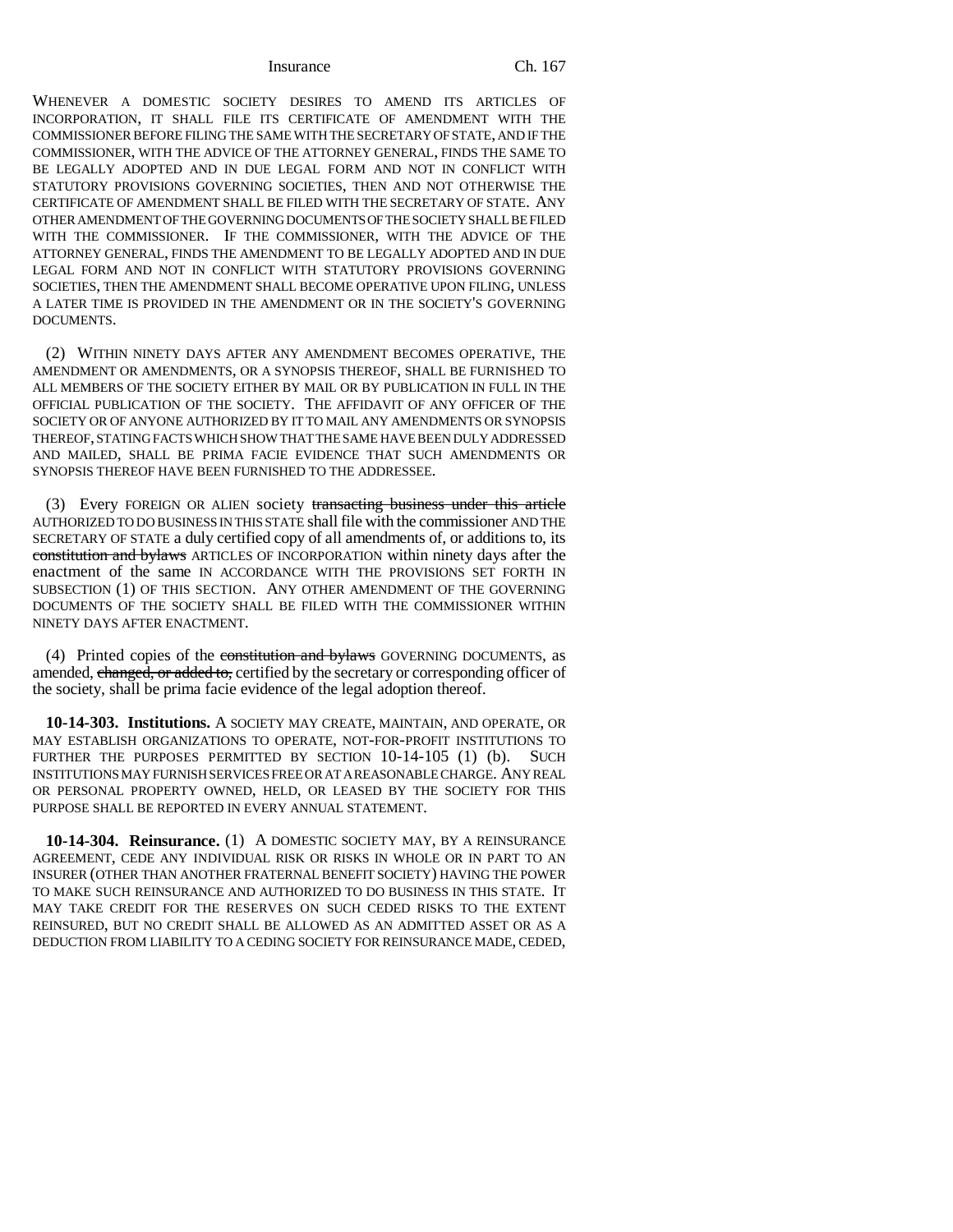RENEWED, OR OTHERWISE BECOMING EFFECTIVE AFTER JULY 1, 1993, UNLESS THE REINSURANCE IS IN COMPLIANCE WITH THE APPLICABLE PROVISIONS OF SECTION 10-3-118 AND ALL PERTINENT INSURANCE REGULATIONS.

(2) NOTWITHSTANDING THE LIMITATION IN SUBSECTION (1) OF THIS SECTION, A SOCIETY MAY REINSURE THE RISKS OF ANOTHER SOCIETY IN A CONSOLIDATION OR MERGER APPROVED BY THE COMMISSIONER UNDER SECTION 10-14-305.

**10-14-305. [Formerly 10-14-115 (1)] Consolidations and mergers.** (1) No domestic society shall merge with or accept the transfer of the membership or funds of any other society unless such merger or transfer is evidenced by a contract in writing, setting out in full the terms and conditions of such merger or transfer, and filed with the commissioner together with a sworn statement of the financial condition of each of said societies, by its president and secretary or corresponding officers, and a certificate of such officers, duly verified under oath of said officers of each of the contracting societies, that such merger or transfer has been approved by a vote of two-thirds of the members of the supreme legislative or governing body of each of said societies. Upon the submission of said contract, financial statements, and certificates, the commissioner shall examine the same; and, if he A DOMESTIC SOCIETY MAY CONSOLIDATE OR MERGE WITH ANY OTHER SOCIETY BY COMPLYING WITH THE PROVISIONS OF THIS SECTION. IT SHALL FILE WITH THE COMMISSIONER:

(a) A CERTIFIED COPY OF THE WRITTEN CONTRACT CONTAINING IN FULL THE TERMS AND CONDITIONS OF THE CONSOLIDATION OR MERGER;

(b) A SWORN STATEMENT BY THE PRESIDENT AND SECRETARY OR CORRESPONDING OFFICERS OF EACH SOCIETY SHOWING THE FINANCIAL CONDITION THEREOF ON A DATE FIXED BY THE COMMISSIONER BUT NOT EARLIER THAN THE SOCIETY'S MOST RECENT FINANCIAL REPORT REQUIRED PURSUANT TO SECTION 10-14-612;

(c) A CERTIFICATE OF SUCH OFFICERS, DULY VERIFIED BY THEIR RESPECTIVE OATHS, THAT THE CONSOLIDATION OR MERGER HAS BEEN APPROVED BY A TWO-THIRDS VOTE OF THE SUPREME GOVERNING BODY OF EACH SOCIETY, SUCH VOTE BEING CONDUCTED AT A REGULAR OR SPECIAL MEETING OF EACH SUCH BODY, OR, IF THE SOCIETY'S GOVERNING DOCUMENTS SO PERMIT, BY MAIL;

(d) EVIDENCE THAT AT LEAST SIXTY DAYS PRIOR TO THE ACTION OF THE SUPREME GOVERNING BODY OF EACH SOCIETY, THE TEXT OF THE CONTRACT HAS BEEN FURNISHED TO ALL MEMBERS OF EACH SOCIETY EITHER BY MAIL OR BY PUBLICATION IN FULL IN THE OFFICIAL PUBLICATION OF EACH SOCIETY; AND

(e) ANY OTHER INFORMATION DEEMED NECESSARY BY THE COMMISSIONER.

(2) IF THE COMMISSIONER finds such THAT THE CONTRACT IS IN CONFORMITY WITH THE PROVISIONS OF THIS SECTION, THAT THE financial statements to be ARE correct, and the said contract to be in conformity with the provisions of this section and that such THE CONSOLIDATION OR merger or transfer is just and equitable to the members of each, of said societies, he THE COMMISSIONER shall approve said merger or transfer THE CONTRACT and issue his A certificate to that SUCH effect. and thereupon the said contract of merger or transfer shall be in full force and effect. UPON SUCH APPROVAL, THE CONTRACT SHALL BE IN FULL FORCE AND EFFECT UNLESS ANY SOCIETY WHICH IS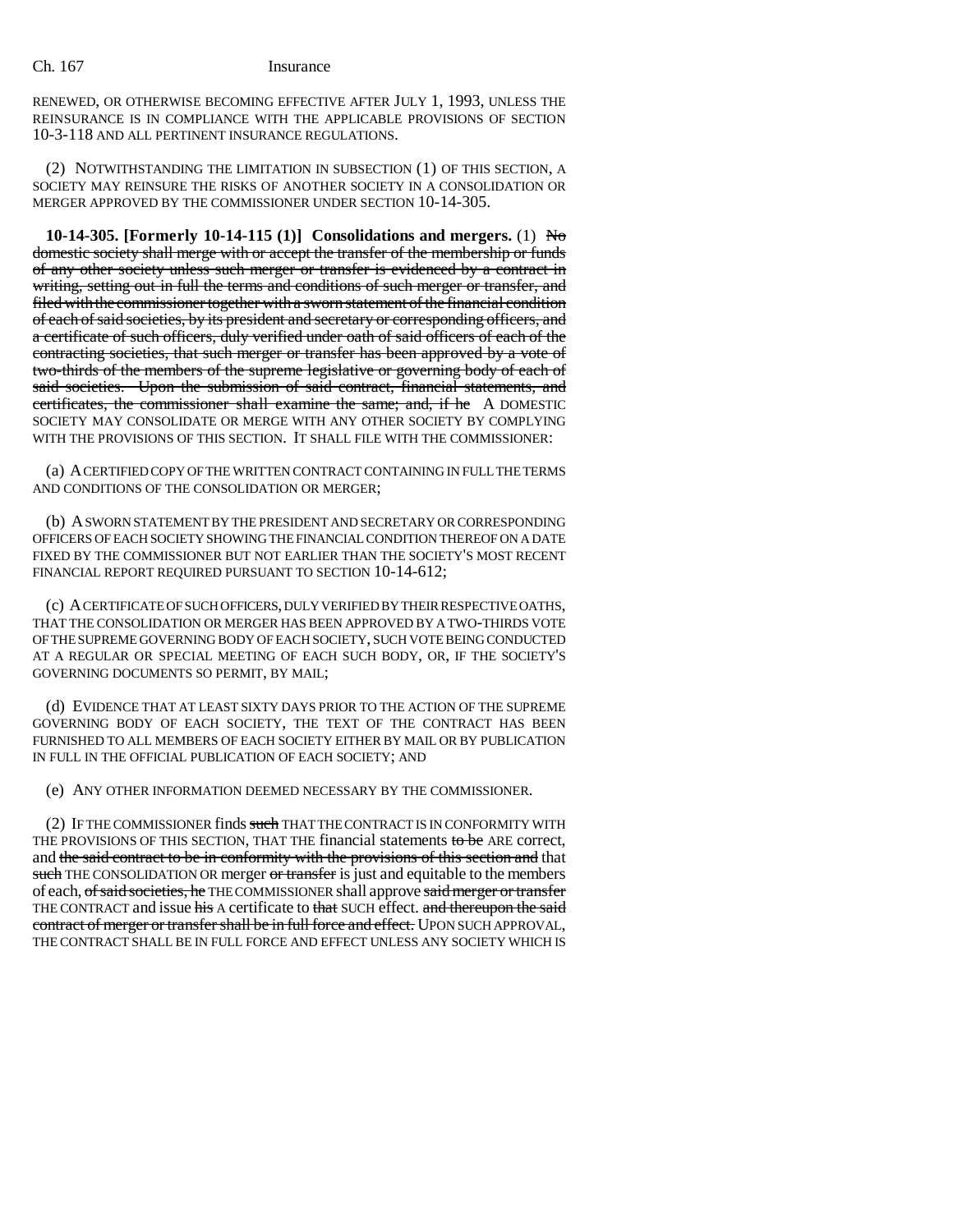A PARTY TO THE CONTRACT IS INCORPORATED UNDER THE LAWS OF ANY OTHER STATE OR TERRITORY. IN SUCH EVENT THE CONSOLIDATION OR MERGER SHALL NOT BECOME EFFECTIVE UNLESS AND UNTIL IT HAS BEEN APPROVED AS PROVIDED BY THE STATUTES OF SUCH STATE OR TERRITORY AND A CERTIFICATE OF SUCH APPROVAL FILED WITH THE COMMISSIONER OF THIS STATE OR, IF THE STATUTES OF SUCH STATE OR TERRITORY CONTAIN NO SUCH PROVISION, THEN THE CONSOLIDATION OR MERGER SHALL NOT BECOME EFFECTIVE UNLESS AND UNTIL IT HAS BEEN APPROVED BY THE COMMISSIONER OR EQUIVALENT REGULATORY AGENCY OF SUCH STATE OR TERRITORY AND A CERTIFICATE OF SUCH APPROVAL FILED WITH THE COMMISSIONER OF THIS STATE. In case such contract is not approved, IT SHALL BE INOPERATIVE, AND the fact of its submission and its contents shall not be disclosed by the commissioner.

(3) UPON THE CONSOLIDATION OR MERGER BECOMING EFFECTIVE AS PROVIDED IN THIS SECTION, ALL THE RIGHTS, FRANCHISES, INTERESTS, DUTIES, AND LIABILITIES OF THE CONSOLIDATED OR MERGED SOCIETIES IN AND TO EVERY SPECIES OF PROPERTY, REAL, PERSONAL, OR MIXED, AND THINGS IN ACTION THEREUNTO BELONGING SHALL BE VESTED IN THE SOCIETY RESULTING FROM OR REMAINING AFTER THE CONSOLIDATION OR MERGER WITHOUT ANY OTHER INSTRUMENT; EXCEPT THAT CONVEYANCES OF REAL PROPERTY MAY BE EVIDENCED BY PROPER DEEDS, AND THE TITLE TO ANY REAL ESTATE OR INTEREST THEREIN VESTED UNDER THE LAWS OF THIS STATE IN ANY OF THE SOCIETIES CONSOLIDATED OR MERGED SHALL NOT REVERT OR BE IN ANY WAY IMPAIRED BY REASON OF THE CONSOLIDATION OR MERGER BUT SHALL VEST ABSOLUTELY IN THE SOCIETY RESULTING FROM OR REMAINING AFTER SUCH CONSOLIDATION OR MERGER.

(4) THE AFFIDAVIT OF ANY OFFICER OF THE SOCIETY OR OF ANYONE AUTHORIZED BY IT TO MAIL ANY NOTICE OR DOCUMENT STATING THAT SUCH NOTICE OR DOCUMENT HAS BEEN DULY ADDRESSED AND MAILED SHALL BE PRIMA FACIE EVIDENCE THAT SUCH NOTICE OR DOCUMENT HAS BEEN FURNISHED THE ADDRESSEES.

**10-14-306. [Formerly 10-14-115 (2)] Conversion of fraternal benefit society into a mutual or stock life insurance company.** (2) Any domestic fraternal benefit society may be converted and licensed as a mutual life insurance company or stock life insurance company by compliance with all the requirements of the laws of this state pertaining to such life insurance, if such plan of conversion has been approved by the commissioner. THIS TITLE PERTAINING TO A LIFE INSURANCE COMPANY. Such A plan OF CONVERSION shall be prepared in writing BY THE BOARD OF DIRECTORS setting forth in full the terms and conditions thereof OF CONVERSION. The board of directors shall submit such plan to the supreme legislative or governing body of such society at any regular or special meeting thereof, by giving a full, true, and complete copy of such plan with the notice of such meeting. Such notice shall be given as provided in the bylaws of the society for the convocation of a regular or special meeting of such body, as the case may be. The affirmative vote of two-thirds of all members of such THE SUPREME GOVERNING body AT A REGULAR OR SPECIAL MEETING shall be necessary for the approval of such agreement PLAN. No such conversion shall take effect UNLESS AND until approved by the commissioner, who may give such approval if he THE COMMISSIONER finds that the proposed change is in conformity with the STATUTORY requirements of law and not prejudicial to the certificate holders of the society.

PART 4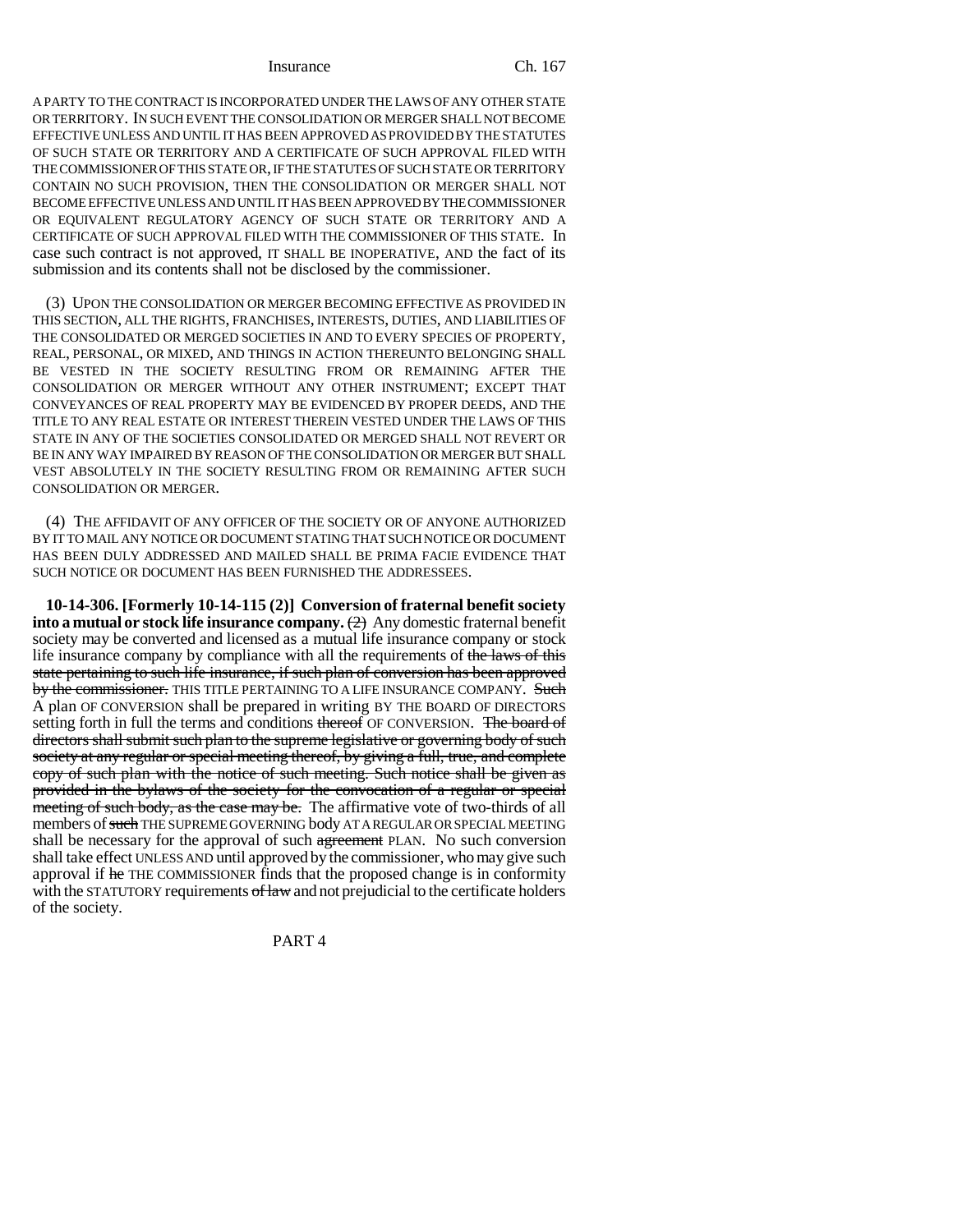## CONTRACTUAL BENEFITS

**10-14-401. [Formerly 10-14-105] Benefits.** (1) Every society transacting business under this article shall provide for the payment of death benefits and may issue to its members term, life endowment, and annuity certificates and combinations thereof and may provide for the payment of benefits in case of temporary or permanent partial disability resulting from sickness or accident and also for permanent total disability as the result of either disease, accident, or old age. The period of life at which the payment of benefits for disability on account of old age commences shall not be under seventy years. The society may also provide for monuments or tombstones to the memory of its deceased members and for the payment of funeral benefits. Such society has the power to give a member, when permanently disabled or on attaining the age of sixty-five, all or such portion of the face value of his certificate as the bylaws of the society may provide. Such society, upon written application of the member, has the power to accept a part of the periodical contributions in cash and charge the remainder, not exceeding one-half of the periodical contribution, against the certificate, with interest payable or compounded annually at a rate not lower than four percent per annum; but this privilege shall not be granted except to societies which have readjusted their rates of contributions and to contracts affected by such readjustment. A SOCIETY MAY PROVIDE THE FOLLOWING CONTRACTUAL BENEFITS AS AUTHORIZED BY THE CERTIFICATE OF AUTHORITY ISSUED:

- (a) DEATH BENEFITS;
- (b) ENDOWMENT BENEFITS;
- (c) ANNUITY BENEFITS;
- (d) TEMPORARY OR PERMANENT DISABILITY BENEFITS;
- (e) HOSPITAL, MEDICAL, OR NURSING BENEFITS;

(f) MONUMENT OR TOMBSTONE BENEFITS TO THE MEMORY OF DECEASED MEMBERS; AND

(g) SUCH OTHER BENEFITS AS AUTHORIZED FOR LIFE INSURERS AND WHICH ARE NOT INCONSISTENT WITH THIS ARTICLE.

(2) Any society which shows by the annual valuation as provided in section 10-14-124 that it is accumulating and maintaining the reserve necessary to enable it to do so may grant to its members loans, extended and paid-up protection, or such withdrawal equities as its constitution and bylaws may provide. Such grants shall in no case exceed in value the portion of the reserve to the credit of such members to whom they are made. A SOCIETY SHALL SPECIFY IN ITS RULES THOSE PERSONS WHO MAY BE ISSUED, OR COVERED BY, THE CONTRACTUAL BENEFITS IN SUBSECTION (1) OF THIS SECTION, CONSISTENT WITH PROVIDING BENEFITS TO MEMBERS AND THEIR DEPENDENTS. A SOCIETY MAY PROVIDE BENEFITS ON THE LIVES OF CHILDREN UNDER THE MINIMUM AGE FOR ADULT MEMBERSHIP UPON APPLICATION OF AN ADULT PERSON.

(3) Power and authority is given in this section to a society to divide its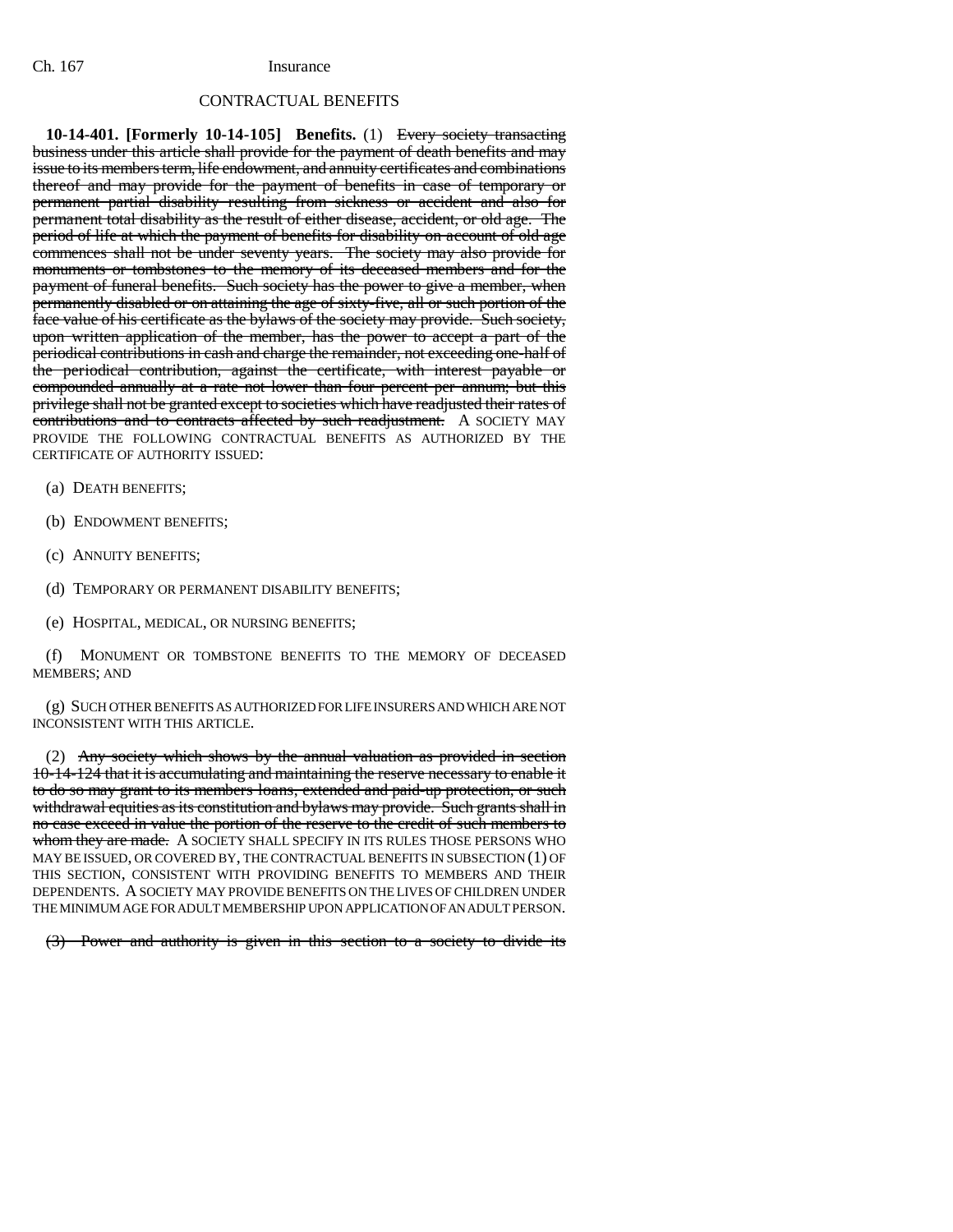membership into separate classes, each class having a separate form of contract of similar or general plan and character in its purpose. The assets or mortuary collections made from the members of each class respectively shall be carried and maintained separately for such class, and the required reserve accumulation of such class, if the contract therefor provided for such fund, shall be set apart and held specifically and separately for the use and benefit of such particular class, and they shall not thereafter be mingled with the assets or mortuary collections of any other class of the society.

**10-14-402. [Formerly 10-14-107] Beneficiaries.** (1) No beneficiary shall have or obtain any vested interest in the proceeds of any certificate until such certificate has become due and payable in conformity with the provisions of the insurance contract. The insured member has OWNER OF A BENEFIT CONTRACT SHALL HAVE the right at all times to change the beneficiary in accordance with the constitution, bylaws, rules, or regulations GOVERNING DOCUMENTS of the society however, nothing in this article shall prohibit a member from making an absolute assignment of his certificate. Every society, by its constitution, bylaws, rules, or regulations, UNLESS THE OWNER WAIVES THIS RIGHT BY SPECIFICALLY REQUESTING IN WRITING THAT THE BENEFICIARY DESIGNATION BE IRREVOCABLE. A SOCIETY may, THROUGH ITS GOVERNING DOCUMENTS, limit the scope of beneficiaries; but BENEFICIARY DESIGNATIONS AND SHALL PROVIDE THAT NO REVOCABLE BENEFICIARY SHALL HAVE OR OBTAIN ANY VESTED INTEREST IN THE PROCEEDS OF ANY CERTIFICATE UNTIL THE CERTIFICATE HAS BECOME DUE AND PAYABLE IN CONFORMITY WITH THE PROVISIONS OF THE BENEFIT CONTRACT.

(2) A SOCIETY MAY MAKE PROVISION FOR THE PAYMENT OF FUNERAL BENEFITS TO THE EXTENT OF SUCH PORTION OF ANY PAYMENT UNDER A CERTIFICATE AS MIGHT REASONABLY APPEAR TO BE DUE TO ANY PERSON EQUITABLY ENTITLED THERETO BY REASON OF HAVING INCURRED EXPENSE OCCASIONED BY THE BURIAL OF THE MEMBER. THE PORTION SO PAID SHALL NOT EXCEED THE SUM OF ONE THOUSAND DOLLARS.

(3) If at the death of any insured member PERSON INSURED UNDER A BENEFIT CONTRACT there is no lawful beneficiary to whom the life insurance or death benefits are PROCEEDS SHALL BE payable, the amount of such benefits shall be payable to the personal representative of the deceased member BENEFIT, EXCEPT TO THE EXTENT THAT FUNERAL BENEFITS MAY BE PAID AS PROVIDED IN SUBSECTION (2) OF THIS SECTION, SHALL BE PAYABLE TO THE ESTATE OF THE DECEASED INSURED THE SAME AS OTHER PROPERTY NOT EXEMPT; EXCEPT THAT, IF THE OWNER OF THE CERTIFICATE IS OTHER THAN THE INSURED, SUCH PROCEEDS SHALL BE PAYABLE TO SUCH OWNER.

**10-14-403. [Formerly 10-14-122] Benefits not attachable.** No money or other benefit, charity,  $\sigma r$  relief, or aid to be paid, provided, or rendered by any such society shall be liable to attachment, garnishment, or other process or shall TO be seized, taken, appropriated, or applied by any legal or equitable process or operation of law to pay any debt or liability of a member, or beneficiary, or any other person who may have a right thereunder either before or after payment BY THE SOCIETY.

**10-14-404. [Formerly 10-14-109] Benefit contract.** Every certificate issued by any such society shall specify the amount of benefit provided thereby and provide that the certificate, the charter or articles of incorporation (or, if a voluntary association, the articles of association), the constitution, and the bylaws of the society, and the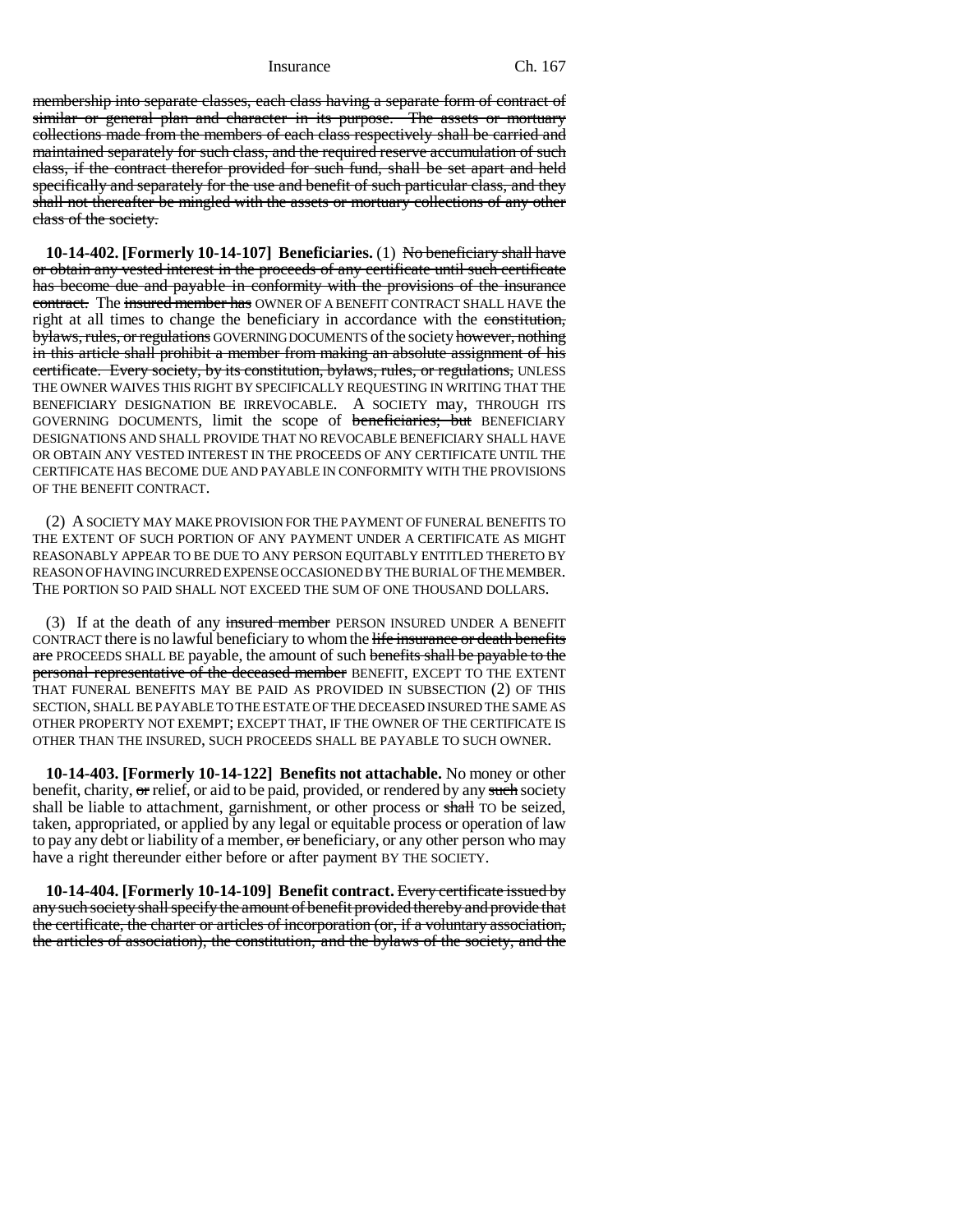application for membership and medical examination or declaration of insurability, if used in lieu of a medical examination, signed by the applicant, and all amendments to each thereof shall constitute the agreement between the society and the members. Copies of the same, certified by the secretary of the society or corresponding officer, shall be received in evidence of the terms and conditions thereof; and any changes, additions, or amendments to the charter or articles of incorporation (or articles of association if a voluntary association), constitution, or bylaws duly made or enacted subsequent to the issuance of the benefit certificate shall bind the member and his beneficiaries and shall govern and control the agreement in all respects, the same as though such changes, additions, or amendments had been made prior to and were in force at the time of the application for membership. (1) EVERY SOCIETY AUTHORIZED TO DO BUSINESS IN THIS STATE SHALL ISSUE TO EACH OWNER OF A BENEFIT CONTRACT A CERTIFICATE SPECIFYING THE AMOUNT OF BENEFITS PROVIDED PURSUANT THERETO. THE CERTIFICATE, TOGETHER WITH ANY RIDERS OR ENDORSEMENTS ATTACHED THERETO, THE GOVERNING DOCUMENTS OF THE SOCIETY, THE APPLICATION FOR MEMBERSHIP, THE APPLICATION FOR INSURANCE AND DECLARATION OF INSURABILITY, IF ANY, SIGNED BY THE APPLICANT, AND ALL AMENDMENTS TO EACH THEREOF SHALL CONSTITUTE THE BENEFIT CONTRACT, AS OF THE DATE OF ISSUANCE, BETWEEN THE SOCIETY AND THE OWNER, AND THE CERTIFICATE SHALL SO STATE. A COPY OF THE APPLICATION FOR INSURANCE AND DECLARATION OF INSURABILITY, IF ANY, SHALL BE ENDORSED UPON OR ATTACHED TO THE CERTIFICATE. ALL STATEMENTS ON THE APPLICATION SHALL BE REPRESENTATIONS AND NOT WARRANTIES. ANY WAIVER OF THIS PROVISION SHALL BE VOID.

(2) ANY CHANGES, ADDITIONS, OR AMENDMENTS TO THE GOVERNING DOCUMENTS OF THE SOCIETY DULY MADE OR ENACTED SUBSEQUENT TO THE ISSUANCE OF THE CERTIFICATE SHALL BIND THE OWNER AND THE BENEFICIARIES AND SHALL GOVERN AND CONTROL THE BENEFIT CONTRACT IN ALL RESPECTS AS THOUGH SUCH CHANGES, ADDITIONS, OR AMENDMENTS HAD BEEN MADE PRIOR TO AND WERE IN FORCE AT THE TIME OF THE APPLICATION FOR INSURANCE; EXCEPT THAT NO CHANGE, ADDITION, OR AMENDMENT SHALL DESTROY OR DIMINISH BENEFITS WHICH THE SOCIETY CONTRACTED TO GIVE THE OWNER AS OF THE DATE OF ISSUANCE.

(3) ANY PERSON UPON WHOSE LIFE A BENEFIT CONTRACT IS ISSUED PRIOR TO ATTAINING THE AGE OF MAJORITY SHALL BE BOUND BY THE TERMS OF THE APPLICATION AND CERTIFICATE AND BY ALL THE GOVERNING DOCUMENTS OF THE SOCIETY TO THE SAME EXTENT AS THOUGH THE AGE OF MAJORITY HAD BEEN ATTAINED AT THE TIME OF APPLICATION.

(4) A SOCIETY SHALL PROVIDE IN ITS GOVERNING DOCUMENTS THAT IF ITS RESERVES AS TO ALL OR ANY CLASS OF CERTIFICATES BECOME IMPAIRED ITS BOARD OF DIRECTORS OR CORRESPONDING BODY MAY REQUIRE THAT THERE SHALL BE PAID BY THE OWNER TO THE SOCIETY THE AMOUNT OF THE OWNER'S EQUITABLE PROPORTION OF SUCH DEFICIENCY AS ASCERTAINED BY ITS BOARD, AND THAT IF THE PAYMENT IS NOT MADE IT SHALL STAND AS AN INDEBTEDNESS AGAINST THE CERTIFICATE AND DRAW INTEREST NOT TO EXCEED THE RATE SPECIFIED FOR CERTIFICATE LOANS UNDER THE CERTIFICATES OR IN LIEU OF OR IN COMBINATION THEREWITH; HOWEVER, THE OWNER MAY ACCEPT A PROPORTIONATE REDUCTION IN BENEFITS UNDER THE CERTIFICATE. THE SOCIETY MAY SPECIFY THE MANNER OF THE ELECTION AND WHICH ALTERNATIVE IS TO BE PRESUMED IF NO ELECTION IS MADE.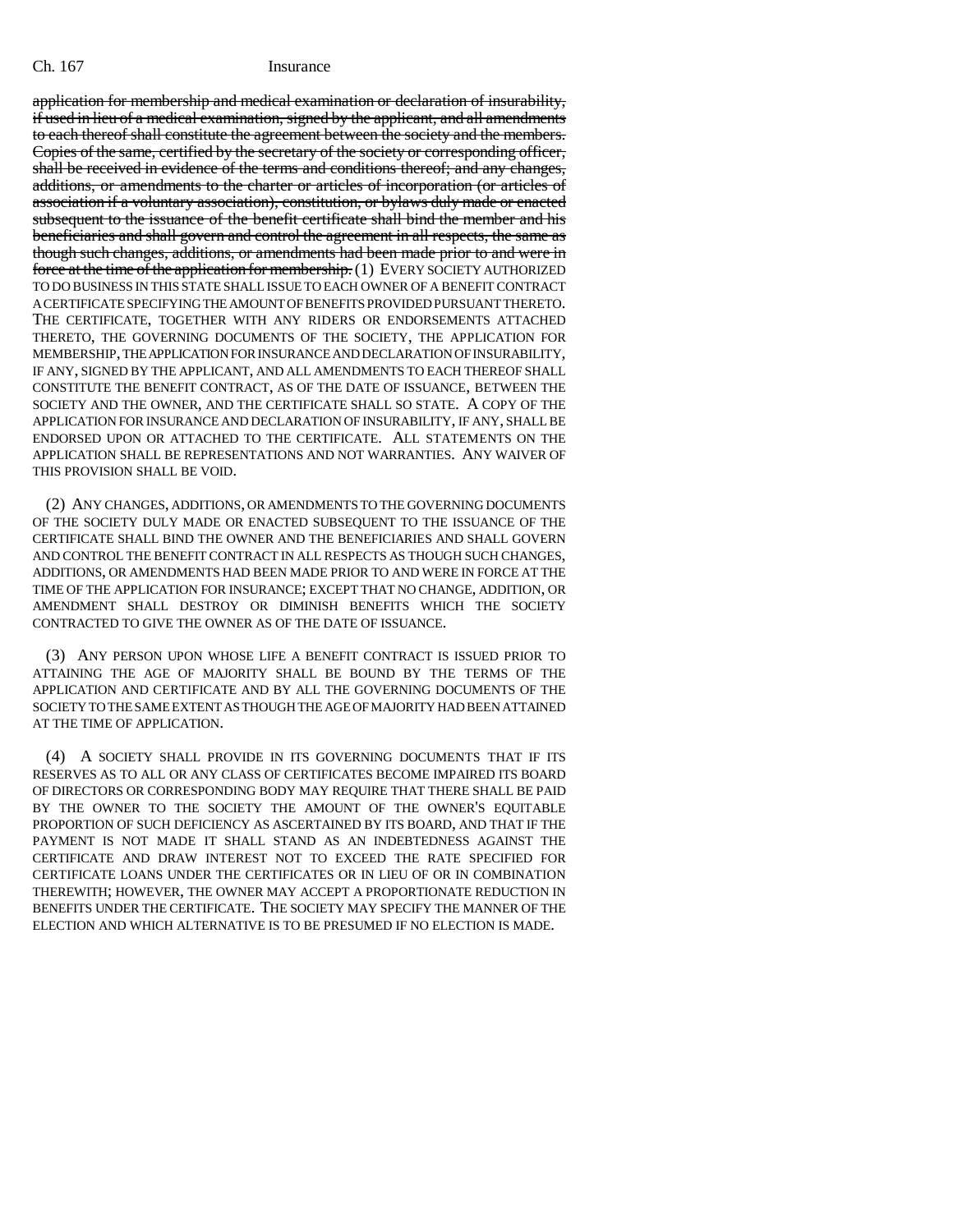(5) COPIES OF ANY OF THE DOCUMENTS SPECIFIED IN THIS SECTION, CERTIFIED BY THE SECRETARY OR CORRESPONDING OFFICER OF THE SOCIETY, SHALL BE RECEIVED AS EVIDENCE OF THE TERMS AND CONDITIONS THEREOF.

(6) NO CERTIFICATE SHALL BE DELIVERED OR ISSUED FOR DELIVERY IN THIS STATE UNLESS A COPY OF THE FORM HAS BEEN FILED WITH THE COMMISSIONER IN THE MANNER PROVIDED FOR LIKE POLICIES ISSUED BY LIFE INSURERS IN THIS STATE. EVERY LIFE, ACCIDENT, HEALTH, OR DISABILITY INSURANCE CERTIFICATE AND EVERY ANNUITY CERTIFICATE ISSUED ON OR AFTER JULY 1,1994, SHALL MEET THE STANDARD CONTRACT PROVISION REQUIREMENTS NOT INCONSISTENT WITH THIS ARTICLE FOR LIKE POLICIES ISSUED BY LIFE, SICKNESS, AND ACCIDENT INSURERS IN THIS STATE; EXCEPT THAT A SOCIETY MAY PROVIDE IN ITS CERTIFICATES FOR A GRACE PERIOD FOR PAYMENT OF PREMIUMS OF ONE FULL MONTH. THE CERTIFICATE SHALL ALSO CONTAIN A PROVISION STATING THE AMOUNT OF PREMIUMS WHICH ARE PAYABLE UNDER THE CERTIFICATE AND A PROVISION RECITING OR SETTING FORTH THE SUBSTANCE OF ANY SECTIONS OF THE SOCIETY'S GOVERNING DOCUMENTS IN FORCE AT THE TIME OF ISSUANCE OF THE CERTIFICATE WHICH, IF VIOLATED, WILL RESULT IN THE TERMINATION OR REDUCTION OF BENEFITS PAYABLE UNDER THE CERTIFICATE. IF THE GOVERNING DOCUMENTS OF THE SOCIETY PROVIDE FOR EXPULSION OR SUSPENSION OF A MEMBER, THE CERTIFICATE SHALL ALSO CONTAIN A PROVISION THAT ANY MEMBER SO EXPELLED OR SUSPENDED, EXCEPT FOR NONPAYMENT OF A PREMIUM OR WITHIN THE CONTESTABLE PERIOD FOR MATERIAL MISREPRESENTATION IN THE APPLICATION FOR MEMBERSHIP OR INSURANCE, SHALL HAVE THE PRIVILEGE OF MAINTAINING THE CERTIFICATE IN FORCE BY CONTINUING PAYMENT OF THE REQUIRED PREMIUM.

(7) BENEFIT CONTRACTS ISSUED ON THE LIVES OF PERSONS BELOW THE SOCIETY'S MINIMUM AGE FOR ADULT MEMBERSHIP MAY PROVIDE FOR TRANSFER OF CONTROL OF OWNERSHIP TO THE INSURED AT AN AGE SPECIFIED IN THE CERTIFICATE, BUT NO LESS THAN THE LEGAL AGE OF MAJORITY. A SOCIETY MAY REQUIRE APPROVAL OF AN APPLICATION FOR MEMBERSHIP TO EFFECT THIS TRANSFER AND MAY PROVIDE IN ALL OTHER RESPECTS FOR THE REGULATION, GOVERNMENT, AND CONTROL OF SUCH CERTIFICATES AND ALL RIGHTS, OBLIGATIONS, AND LIABILITIES INCIDENT THERETO AND CONNECTED THEREWITH. OWNERSHIP RIGHTS PRIOR TO SUCH TRANSFER SHALL BE SPECIFIED IN THE CERTIFICATE.

(8) A SOCIETY MAY SPECIFY THE TERMS AND CONDITIONS ON WHICH BENEFIT CONTRACTS MAY BE ASSIGNED.

**10-14-405. Nonforfeiture benefits, cash surrender values, certificate loans, and other options.** (1) FOR CERTIFICATES ISSUED PRIOR TO JULY 1,1994, THE VALUE OF EVERY PAID-UP NONFORFEITURE BENEFIT AND THE AMOUNT OF ANY CASH SURRENDER VALUE, LOAN, OR OTHER OPTION GRANTED SHALL COMPLY WITH THE STATUTORY PROVISIONS APPLICABLE IMMEDIATELY PRIOR TO JULY 1, 1993.

(2) FOR CERTIFICATES ISSUED ON OR AFTER JULY 1, 1994, EACH CERTIFICATE SHALL PROVIDE FOR PAID-UP NONFORFEITURE BENEFITS, CASH SURRENDER VALUES, LOANS, OR OTHER OPTIONS IN AN AMOUNT AND TYPE NOT LESS THAN THE CORRESPONDING AMOUNT ASCERTAINED IN ACCORDANCE WITH THE STATUTES OF THIS STATE APPLICABLE TO LIFE INSURERS ISSUING POLICIES CONTAINING LIKE BENEFITS BASED UPON APPLICABLE MORTALITY TABLES.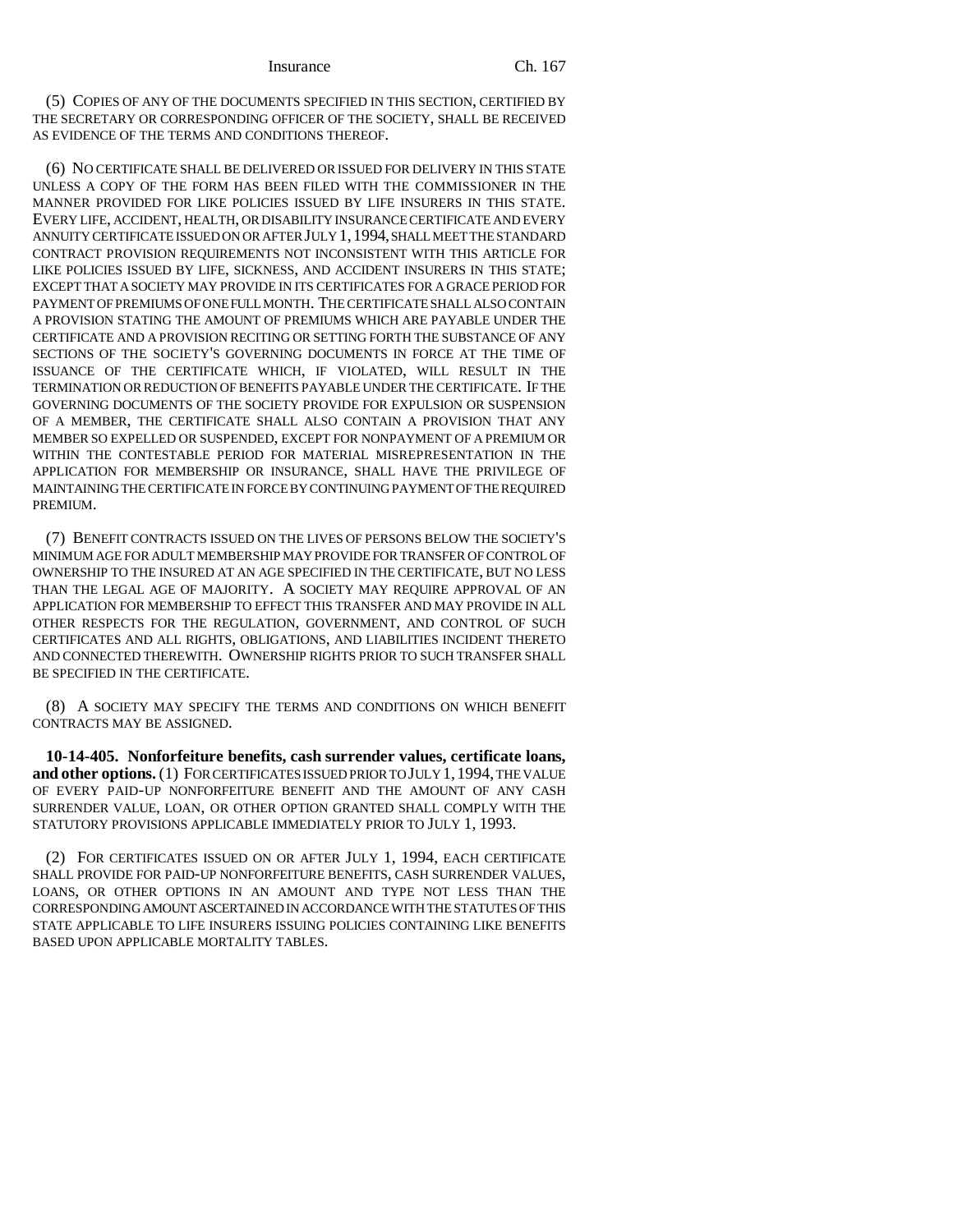### PART 5 FINANCIAL

**10-14-501. [Formerly 10-14-111] Investments.** Every A society shall invest its funds only in securities permitted by the laws of this state SUCH INVESTMENTS AS ARE AUTHORIZED BY THE STATUTES OF THIS STATE INCLUDING BUT NOT LIMITED TO SECTIONS 10-3-210 TO 10-3-242 AND PART 8 OF ARTICLE 3 OF THIS TITLE for the investment of the assets of life insurance companies; but any foreign society permitted or seeking to do business in this state, which invests its funds in accordance with the laws of the state in which it is incorporated, shall be held to meet the requirements of this article for the investment of funds INSURERS.

**10-14-502. [Formerly 10-14-110] Funds.** (1) Any society may create, maintain, invest, disburse, and apply an emergency, surplus, or other similar fund in accordance with its bylaws. Unless otherwise provided in the contract, such funds shall be held, invested, and disbursed for the use and benefit of the society, and no member or beneficiary shall have or acquire individual rights therein or become entitled to any apportionment or the surrender of any part thereof, except as provided in section 10-14-105 (2). The funds from which benefits shall be paid and the funds from which the expenses of the society shall be defrayed shall be derived from periodical or other payments by the members of the society and accretions of said funds. No society, domestic or foreign, shall be incorporated or admitted to transact business in this state, which does not provide for stated periodical contributions sufficient to provide for meeting the mortuary obligations contracted, when valued upon the basis of the national fraternal congress table of mortality as adopted by the national fraternal congress, August 23, 1899, or any higher standard with interest assumption not more than four percent per annum, nor write or accept members for temporary or permanent disability benefits except upon tables based upon reliable experience, with an interest assumption not higher than four percent per annum. ALL ASSETS SHALL BE HELD, INVESTED, AND DISBURSED FOR THE USE AND BENEFIT OF THE SOCIETY, AND NO MEMBER OR BENEFICIARY SHALL HAVE OR ACQUIRE INDIVIDUAL RIGHTS THEREIN OR BECOME ENTITLED TO ANY APPORTIONMENT ON THE SURRENDER OF ANY PART THEREOF, EXCEPT AS PROVIDED IN THE BENEFIT CONTRACT.

(2) Deferred payments or installments of claims shall be considered as fixed liabilities on the happening of the contingency upon which such payments or installments are thereafter to be paid. Such liability shall be the present value of such future payments or installments upon the rate of interest and mortality assumed by the society for valuation, and every society shall maintain a fund sufficient to meet such liability regardless of proposed future collections to meet any such liabilities. A SOCIETY MAY CREATE, MAINTAIN, INVEST, DISBURSE, AND APPLY ANY SPECIAL FUND OR FUNDS NECESSARY TO CARRY OUT ANY PURPOSE PERMITTED BY THE GOVERNING DOCUMENTS OF SUCH SOCIETY.

(3) A SOCIETY MAY, PURSUANT TO RESOLUTION OF ITS SUPREME GOVERNING BODY AND WITH PRIOR WRITTEN APPROVAL OF THE COMMISSIONER, ESTABLISH AND OPERATE ONE OR MORE SEPARATE ACCOUNTS AND ISSUE CONTRACTS ON A VARIABLE BASIS, SUBJECT TO THE STATUTORY PROVISIONS AND REGULATIONS REGARDING LIFE INSURERS ESTABLISHING SUCH ACCOUNTS AND ISSUING SUCH CONTRACTS. TO THE EXTENT THE SOCIETY DEEMS IT NECESSARY TO COMPLY WITH ANY APPLICABLE FEDERAL OR STATE STATUTES, OR ANY RULES ISSUED PURSUANT THERETO, THE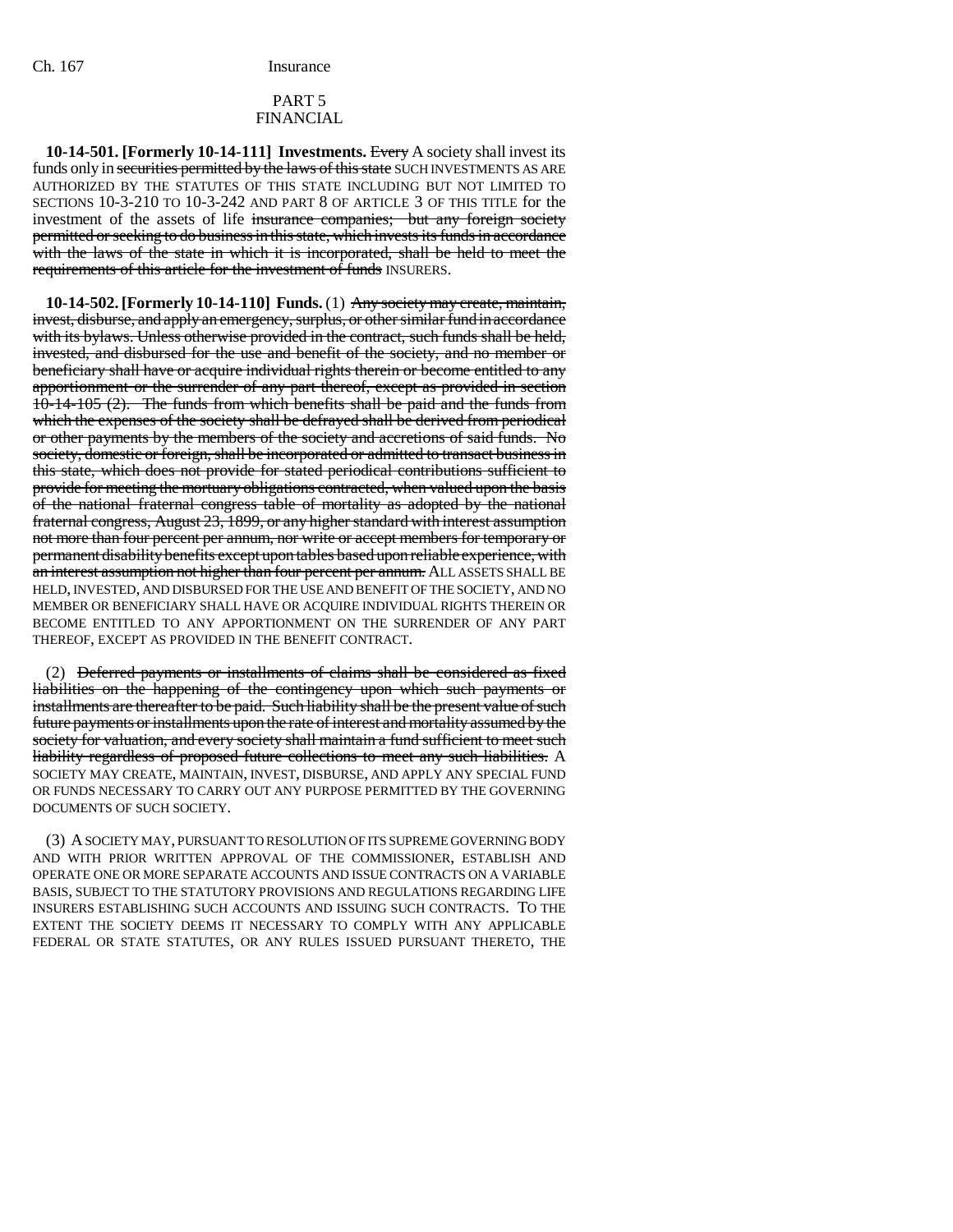### SOCIETY MAY:

(a) ADOPT SPECIAL PROCEDURES FOR THE CONDUCT OF THE BUSINESS AND AFFAIRS OF A SEPARATE ACCOUNT;

(b) PROVIDE, FOR PERSONS HAVING BENEFICIAL INTERESTS THEREIN, SPECIAL VOTING AND OTHER RIGHTS, INCLUDING WITHOUT LIMITATION SPECIAL RIGHTS AND PROCEDURES RELATING TO INVESTMENT POLICY, INVESTMENT ADVISORY SERVICES, SELECTION OF CERTIFIED PUBLIC ACCOUNTANTS, AND SELECTION OF A COMMITTEE TO MANAGE THE BUSINESS AND AFFAIRS OF THE ACCOUNT; AND

(c) ISSUE CONTRACTS ON A VARIABLE BASIS TO WHICH SECTION 10-14-404 (2) AND (4) SHALL NOT APPLY.

**10-14-503. [Formerly 10-14-104] Exemptions.** Except for those provisions as provided in sections 10-1-111, 10-3-118, 10-3-119, and 10-3-208 and in part 2 of article 1 and parts 7 and 11 of article 3 of this title, and as otherwise provided in this article, such societies shall be governed by this article and shall be exempt from all provisions of the insurance laws of this state, not only in governmental relations with the state, but also for every other purpose, and no law enacted after June 2, 1911, shall apply to them, unless they are expressly designated therein. EXCEPT AS PROVIDED IN THIS SECTION, SOCIETIES SHALL BE GOVERNED BY THE PROVISIONS OF THIS ARTICLE AND SHALL BE EXEMPT FROM ALL OTHER PROVISIONS OF THE INSURANCE STATUTES OF THIS STATE UNLESS THE TERMS OF SUCH STATUTES EXPRESSLY APPLY TO SOCIETIES, OR UNLESS ANY SUCH INSURANCE STATUTE IS SPECIFICALLY MADE APPLICABLE TO SOCIETIES BY THIS ARTICLE. SOCIETIES SHALL COMPLY WITH THE APPLICABLE PROVISIONS OF SECTION 10-3-208, PART 7 OF ARTICLE 3 OF THIS TITLE, AND ARTICLE 16 OF THIS TITLE.

**10-14-504. [Formerly 10-14-133] Taxation.** Every fraternal benefit society organized or licensed under this article is hereby declared to be a charitable and benevolent institution, and all of its funds shall be exempt from all AND EVERY state, county, district, municipal, and school taxes TAX other than taxes on real estate and office equipment.

**10-14-505. Rules and regulations of the commissioner.** THE COMMISSIONER MAY ESTABLISH AND FROM TIME TO TIME AMEND SUCH REASONABLE RULES AND REGULATIONS AS ARE NECESSARY TO ENABLE THE COMMISSIONER TO CARRY OUT THE COMMISSIONER'S DUTIES UNDER THE LAWS OF THIS STATE AND THE PROVISIONS OF THIS ARTICLE.

### PART 6 REGULATION

**10-14-601. Valuation.** (1) STANDARDS OF VALUATION FOR CERTIFICATES ISSUED PRIOR TO JULY 1, 1994, SHALL BE THOSE PROVIDED BY THE STATUTES APPLICABLE IMMEDIATELY PRIOR TO JULY 1, 1993.

(2) THE MINIMUM STANDARDS OF VALUATION FOR CERTIFICATES ISSUED ON OR AFTER JULY 1, 1994, SHALL BE BASED ON THE VALUATION METHODS, STANDARDS, AND PRACTICES (INCLUDING INTEREST ASSUMPTIONS) SET FORTH IN THE STATUTES OF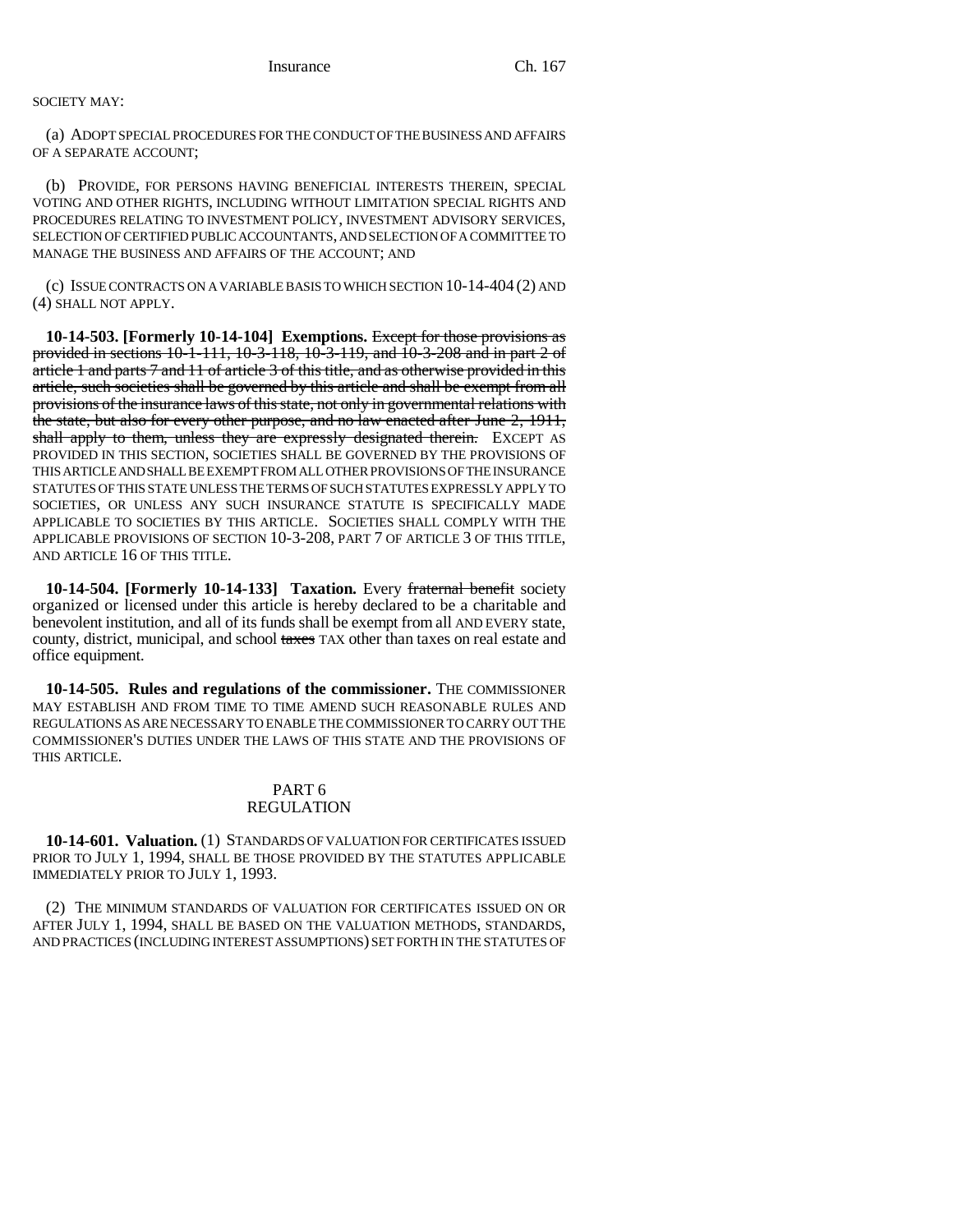THIS STATE APPLICABLE TO LIFE INSURERS ISSUING POLICIES CONTAINING LIKE BENEFITS.

**10-14-602. Reports.** REPORTS SHALL BE FILED IN ACCORDANCE WITH THE PROVISIONS OF THIS SECTION. EVERY SOCIETY TRANSACTING BUSINESS IN THIS STATE SHALL ANNUALLY, ON OR BEFORE THE FIRST DAY OF MARCH, FILE WITH THE COMMISSIONER A TRUE STATEMENT OF ITS FINANCIAL CONDITION, TRANSACTIONS, AND AFFAIRS FOR THE PRECEDING CALENDAR YEAR, UNLESS FOR CAUSE SHOWN SUCH TIME HAS BEEN EXTENDED BY THE COMMISSIONER. THE STATEMENT SHALL AT LEAST INCLUDE THE SUBSTANCE OF THAT WHICH IS REQUIRED BY WHAT IS KNOWN AS THE CONVENTION BLANK FORM ADOPTED FROM YEAR TO YEAR BY THE NATIONAL ASSOCIATION OF INSURANCE COMMISSIONERS FOR FRATERNAL BENEFIT SOCIETIES, INCLUDING ANY INSTRUCTIONS, PROCEDURES, AND GUIDELINES NOT IN CONFLICT WITH THE PROVISIONS OF THIS ARTICLE, ACTUARIAL STATEMENTS AND REQUIREMENTS OF RESERVES IN ACCORDANCE WITH THE STATUTES OF THIS STATE APPLICABLE TO LIFE INSURERS, AND ANY ADDITIONAL INFORMATION REQUIRED BY THE COMMISSIONER.

**10-14-603. [Formerly 10-14-116 (1)] Annual certificate of authority.** (1) The authority of societies shall expire on June 30 of each year and shall be renewed annually if the company has continued to comply with the laws of this state. SOCIETIES WHICH ARE AUTHORIZED TO TRANSACT BUSINESS IN THIS STATE AS OF JULY 1, 1993, AND ALL SOCIETIES AUTHORIZED THEREAFTER, MAY CONTINUE SUCH BUSINESS UNTIL JUNE 30, 1994. THE AUTHORITY OF ALL SUCH SOCIETIES MAY THEREAFTER BE RENEWED ANNUALLY BUT SHALL TERMINATE ON THE LAST DAY OF THE SUCCEEDING JUNE. HOWEVER, A CERTIFICATE OF AUTHORITY SO ISSUED SHALL CONTINUE IN FULL FORCE AND EFFECT UNLESS SPECIFICALLY TERMINATED. For each such license CERTIFICATE OF AUTHORITY or renewal the society shall pay to the division of insurance a fee as prescribed pursuant to section 10-3-207. A duly certified copy or duplicate of such license CERTIFICATE OF AUTHORITY shall be prima facie evidence that the licensee SOCIETY is a fraternal benefit society within the meaning of this article.

**10-14-604. Cash capital.** TO AVOID SITUATIONS WHERE A SOCIETY'S TRANSACTIONS WOULD CREATE UNDUE FINANCIAL RISKS TO ITS ENROLLEES, SUBSCRIBERS, CERTIFICATE HOLDERS, OR THE PEOPLE OF THIS STATE, THE REGULATIONS SPECIFIED IN THIS SECTION ARE AUTHORIZED.THE COMMISSIONER MAY BY REGULATION ESTABLISH STANDARDS CONSISTENT WITH THOSE OF THE NATIONAL ASSOCIATION OF INSURANCE COMMISSIONERS WHICH REQUIRE ANY SOCIETY TO MAINTAIN A MINIMUM SURPLUS LEVEL.THE MINIMUM SURPLUS LEVEL SHALL REFLECT THE TYPE, VOLUME, AND NATURE OF THE INSURANCE BUSINESS BEING TRANSACTED AND THE TYPE OF ENTITY FOR WHICH THE SURPLUS LEVELS ARE BEING ESTABLISHED IN ACCORDANCE WITH THE ASSESSMENT FEATURES OF SOCIETIES. THE REGULATION MAY ADDITIONALLY REQUIRE THE SUBMISSION OF AN OPINION BY A QUALIFIED ACTUARY WHICH STATES WHETHER THE SURPLUS LEVEL OF THE ENTITY IS SUFFICIENT FOR THE AUTHORITY REQUESTED.

**10-14-605. Examination of societies.** THE EXAMINATION OF SOCIETIES, BOTH AT THE INITIAL FORMATION AND AT ANY TIME DURING WHICH ANY SUCH SOCIETY IS AUTHORIZED TO TRANSACT BUSINESS IN THIS STATE, SHALL FOLLOW THE SAME STANDARDS AND PROCEDURES THAT APPLY TO LIFE INSURERS. THE COST OF ANY SUCH EXAMINATION MAY BE ASSESSED BY THE COMMISSIONER TO BE PAID BY THE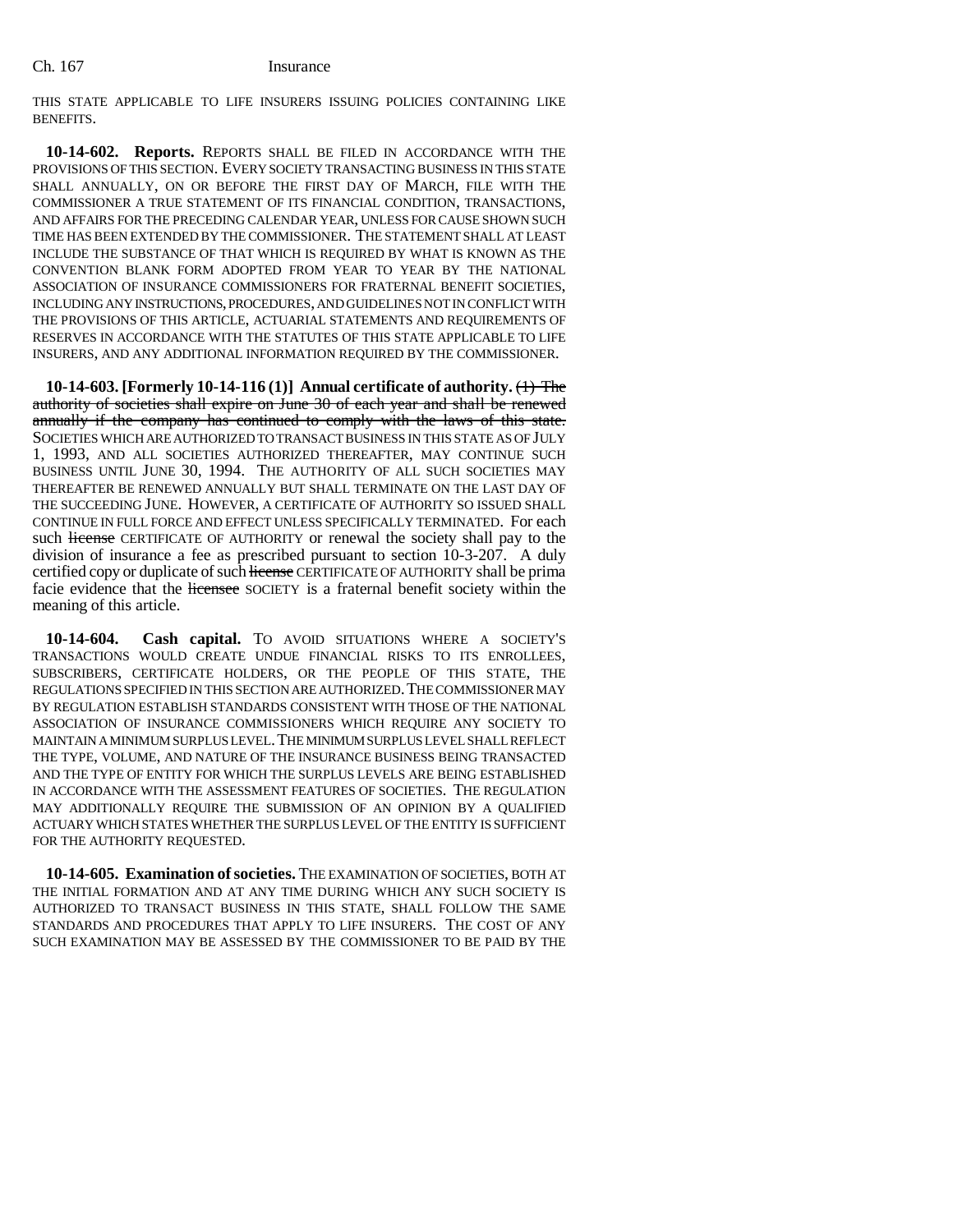SOCIETY.

**10-14-606. [Formerly 10-14-130] Publications.** Pending, during, or after an examination or investigation of any such society, either domestic, or foreign, OR ALIEN SOCIETY, the commissioner shall make public no financial statement, report, or finding, nor shall he THE COMMISSIONER permit to become public any financial statement, report, or finding affecting the status, standing, or rights of any such society, until a copy thereof has been served upon such society at its home office or until such society has been afforded a reasonable opportunity to answer any such financial statement, report, or finding and to make such showing in connection therewith as it may desire.

**10-14-607. Grounds for injunction, liquidation, and receivership of domestic society.** (1) THE COMMISSIONER SHALL NOTIFY A DOMESTIC SOCIETY WHEN THE COMMISSIONER UPON INVESTIGATION FINDS THAT A DOMESTIC SOCIETY:

(a) HAS EXCEEDED ITS POWERS;

(b) HAS FAILED TO COMPLY WITH ANY PROVISION OF THIS ARTICLE;

(c) IS NOT FULFILLING ITS CONTRACTS IN GOOD FAITH;

(d) HAS A MEMBERSHIP OF LESS THAN FOUR HUNDRED AFTER AN EXISTENCE OF ONE YEAR OR MORE;

(e) IS CONDUCTING BUSINESS FRAUDULENTLY OR IN A MANNER HAZARDOUS TO ITS MEMBERS, CREDITORS, OR THE PUBLIC; OR

(f) IS USING METHODS WHICH, ALTHOUGH NOT OTHERWISE SPECIFICALLY PROSCRIBED BY STATUTE, NEVERTHELESS RENDERS ITS OPERATION HAZARDOUS, OR ITS CONDITION UNSOUND, TO ITS MEMBERS OR THE PUBLIC.

(2) IF THE COMMISSIONER NOTIFIES A SOCIETY PURSUANT TO SUBSECTION (1) OF THIS SECTION, THE COMMISSIONER MAY UTILIZE THE PROCEDURES, PRACTICES, STANDARDS, AND PROVISIONS OF PARTS 4 AND 5 OF ARTICLE 3 OF THIS TITLE. IN APPLYING SAID PROVISIONS, THE APPLICATION OF THE ASSESSMENT FEATURE OF THE CERTIFICATE SHALL BE FIRST CONSIDERED.

**10-14-608. Foreign or alien society - admission.** NO FOREIGN OR ALIEN SOCIETY SHALL TRANSACT BUSINESS IN THIS STATE WITHOUT A CERTIFICATE OF AUTHORITY ISSUED BY THE COMMISSIONER. ANY SUCH SOCIETY DESIRING ADMISSION TO THIS STATE SHALL COMPLY SUBSTANTIALLY WITH THE REQUIREMENTS AND LIMITATIONS OF THIS ARTICLE APPLICABLE TO DOMESTIC SOCIETIES, EXCLUDING ANY DEPOSIT REQUIREMENTS IN SECTION 10-14-301 (5). ANY SUCH SOCIETY MAY BE AUTHORIZED TO TRANSACT BUSINESS IN THIS STATE UPON FILING WITH THE COMMISSIONER SUCH INFORMATION AS MAY BE REQUESTED.

**10-14-609. Suspension, revocation, or denial of license of foreign or alien society.** (1) THE COMMISSIONER SHALL NOTIFY A FOREIGN OR ALIEN SOCIETY OF ANY OF THE DEFICIENCIES SPECIFIED IN THIS SUBSECTION (1) AND STATE IN WRITING THE REASONS FOR THE COMMISSIONER'S DISSATISFACTION WHEN THE COMMISSIONER,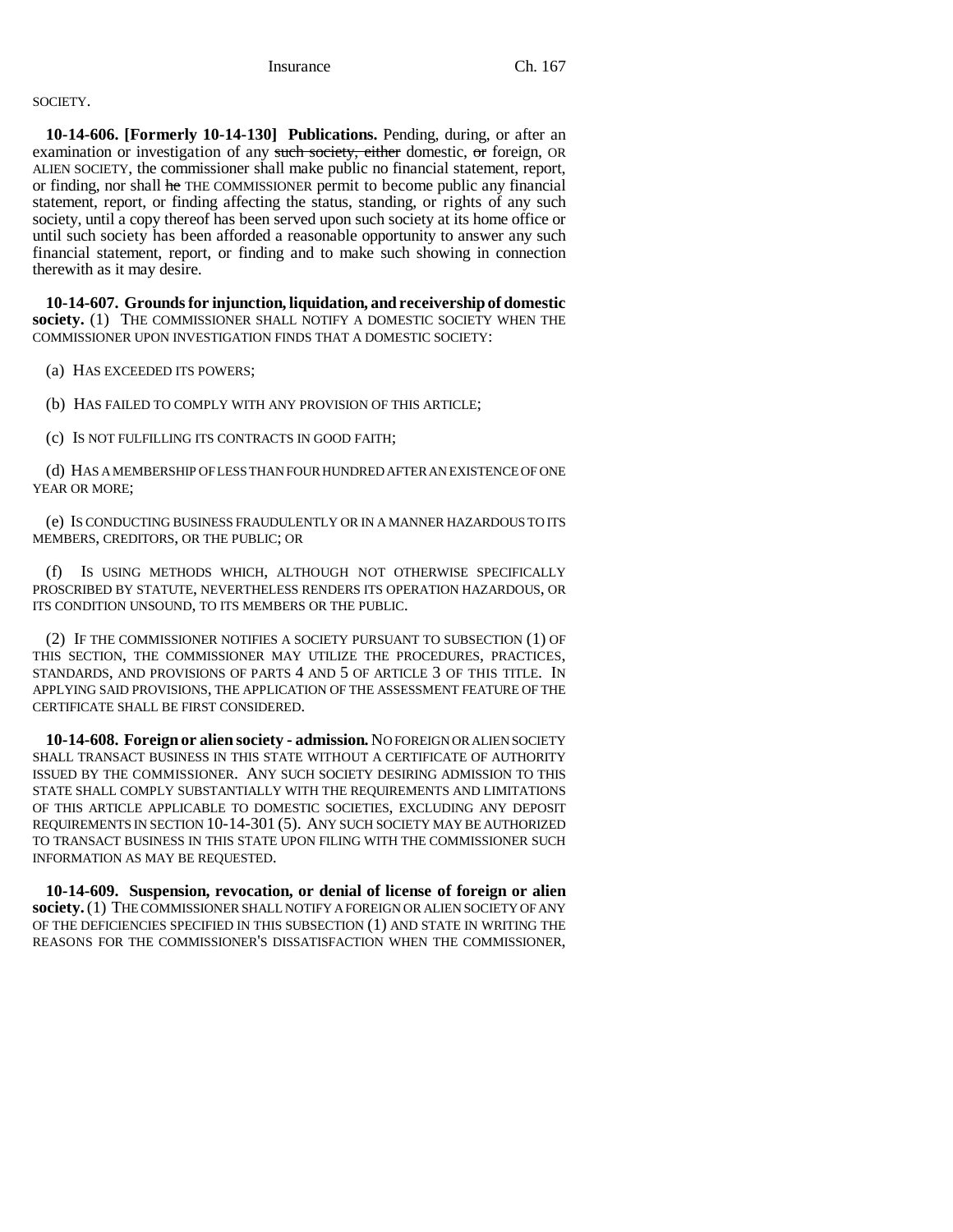UPON INVESTIGATION, FINDS THAT A FOREIGN OR ALIEN SOCIETY TRANSACTING OR APPLYING TO TRANSACT BUSINESS IN THIS STATE:

(a) HAS EXCEEDED ITS POWERS;

(b) HAS FAILED TO COMPLY WITH ANY PROVISION OF THIS ARTICLE;

(c) IS NOT FULFILLING ITS CONTRACTS IN GOOD FAITH;

(d) IS CONDUCTING ITS BUSINESS FRAUDULENTLY OR IN A MANNER HAZARDOUS TO ITS MEMBERS, CREDITORS, OR THE PUBLIC; OR

(e) IS USING METHODS WHICH, ALTHOUGH NOT OTHERWISE SPECIFICALLY PROSCRIBED BY STATUTE, NEVERTHELESS RENDERS ITS OPERATION HAZARDOUS, OR ITS CONDITION UNSOUND, TO ITS MEMBERS OR THE PUBLIC.

(2) AS PART OF THE NOTIFICATION REQUIRED BY SUBSECTION (1) OF THIS SECTION, THE COMMISSIONER SHALL AT ONCE ISSUE A WRITTEN NOTICE TO THE SOCIETY REQUIRING THAT THE DEFICIENCY OR DEFICIENCIES WHICH EXIST BE CORRECTED. AFTER SUCH NOTICE, THE SOCIETY SHALL HAVE A THIRTY-DAY PERIOD IN WHICH TO COMPLY WITH THE COMMISSIONER'S REQUEST FOR CORRECTION, AND, IF THE SOCIETY FAILS TO COMPLY, THE COMMISSIONER SHALL NOTIFY THE SOCIETY OF SUCH FINDINGS OF NONCOMPLIANCE AND REQUIRE THE SOCIETY TO SHOW CAUSE ON A DATE NAMED WHY ITS CERTIFICATE OF AUTHORITY SHOULD NOT BE SUSPENDED, REVOKED, OR DENIED. IF ON SUCH DATE THE SOCIETY DOES NOT PRESENT GOOD AND SUFFICIENT REASON WHY ITS AUTHORITY TO DO BUSINESS IN THIS STATE SHOULD NOT BE SUSPENDED, REVOKED, OR DENIED, THE COMMISSIONER MAY SUSPEND OR DENY THE CERTIFICATE OF AUTHORITY OF THE SOCIETY TO DO BUSINESS IN THIS STATE UNTIL SATISFACTORY EVIDENCE IS FURNISHED TO THE COMMISSIONER THAT SUCH SUSPENSION OR DENIAL SHOULD BE WITHDRAWN, OR THE COMMISSIONER MAY REVOKE THE AUTHORITY OF THE SOCIETY TO DO BUSINESS IN THIS STATE.

(3) NOTHING CONTAINED IN THIS SECTION SHALL BE TAKEN OR CONSTRUED AS PREVENTING ANY FOREIGN OR ALIEN SOCIETY FROM CONTINUING IN GOOD FAITH ALL CONTRACTS MADE IN THIS STATE DURING THE TIME SUCH SOCIETY WAS LEGALLY AUTHORIZED TO TRANSACT BUSINESS IN THIS STATE.

(4) IN ADDITION TO THE PROVISIONS OF SUBSECTIONS (1) TO (3) OF THIS SECTION, THE PROVISIONS OF SECTION 10-1-111, EXCEPT FOR THE PROVISIONS OF PARAGRAPHS (a) TO (c) OF SUBSECTION (1) OF SAID SECTION, SHALL APPLY TO SOCIETIES DOING BUSINESS IN THIS STATE.

**10-14-610. [Formerly 10-14-128] Injunction.** No application OR PETITION FOR injunction against or IN proceedings for the dissolution of, or the appointment of a receiver for any such domestic, FOREIGN, OR ALIEN society branch entertained by OR LODGE THEREOF SHALL BE RECOGNIZED IN any court in OF this state the same is UNLESS made by the attorney general UPON REQUEST OF THE COMMISSIONER.

**10-14-611. [Formerly 10-14-116 (2)] Licensing of agents.** (2) Any person who is authorized by a fraternal benefit society to act in the solicitation, negotiation, or procurement of insurance shall be governed by the applicable provisions of part 2 of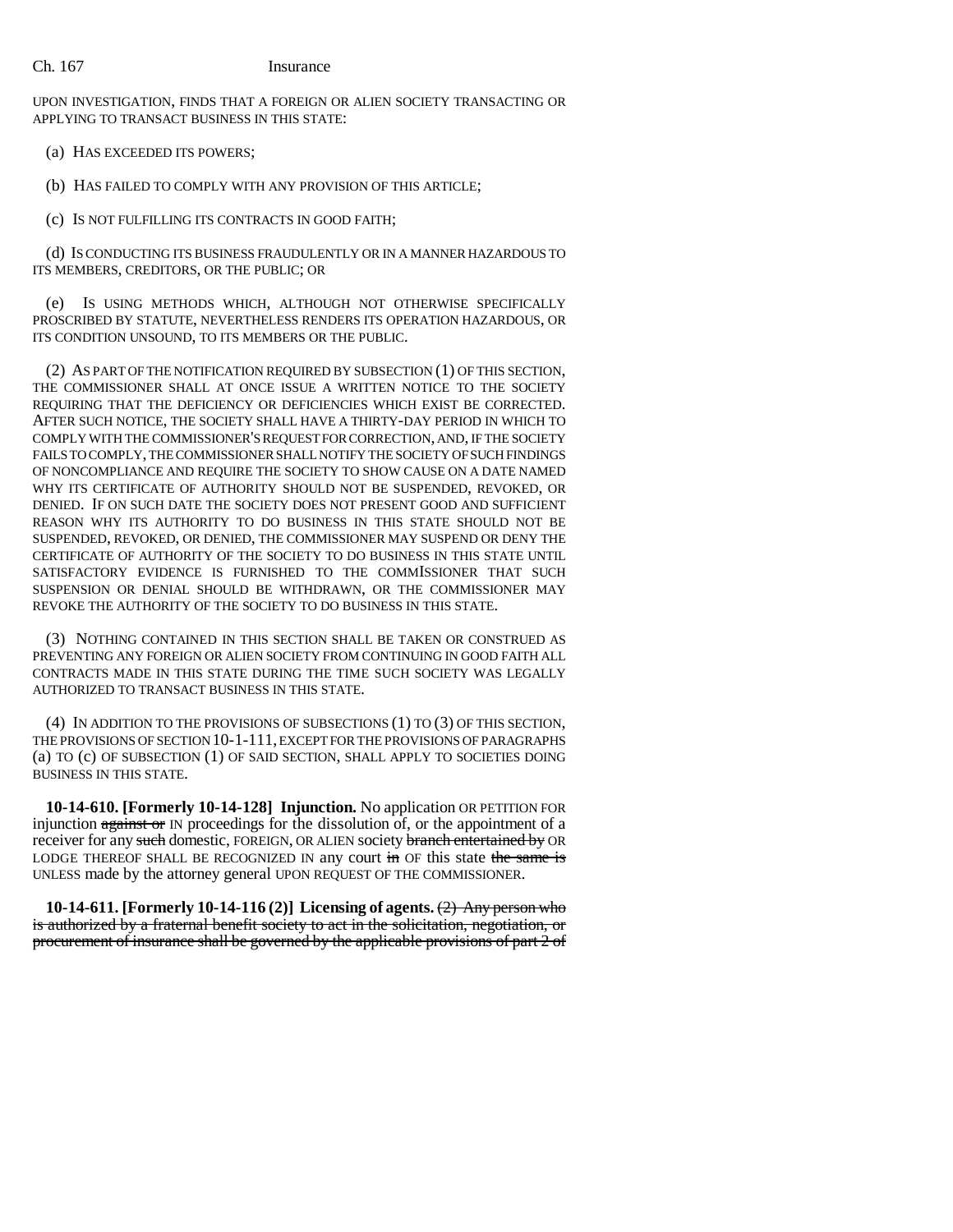article 2 of this title. AGENTS OF SOCIETIES SHALL BE LICENSED IN ACCORDANCE WITH THE STATUTORY PROVISIONS REGULATING THE LICENSING, REVOCATION, SUSPENSION, OR TERMINATION OF A LICENSE OF RESIDENT AND NONRESIDENT AGENTS AS PROVIDED IN PART 2 OF ARTICLE 2 OF THIS TITLE, AND SUBJECT TO THE EXCEPTIONS PROVIDED IN SECTION 10-2-217.

**10-14-612. Unfair methods of competition and unfair and deceptive acts and practices.** EVERY SOCIETY AUTHORIZED TO DO BUSINESS IN THIS STATE SHALL BE SUBJECT TO THE PROVISIONS OF PART 11 OF ARTICLE 3 OF THIS TITLE RELATING TO UNFAIR INSURANCE TRADE PRACTICES; EXCEPT THAT NOTHING IN SUCH PROVISIONS SHALL BE CONSTRUED AS APPLYING TO OR AFFECTING THE RIGHT OF ANY SOCIETY TO DETERMINE ITS ELIGIBILITY REQUIREMENTS FOR MEMBERSHIP, OR BE CONSTRUED AS APPLYING TO OR AFFECTING THE OFFERING OF BENEFITS EXCLUSIVELY TO MEMBERS OR PERSONS ELIGIBLE FOR MEMBERSHIP IN THE SOCIETY BY A SUBSIDIARY CORPORATION OR AFFILIATED ORGANIZATION OF THE SOCIETY.

### PART 7 **MISCELLANEOUS**

**10-14-701. [Formerly 10-14-118] Service of process.** (1) Every society, whether domestic or foreign, transacting business in this state on June 2, 1911, and every such society applying for admission, before being licensed, shall appoint in writing the commissioner and his successors in office to be its true and lawful attorney upon whom all legal process in any action or proceeding against it shall be served and in such writing shall agree that any lawful process against it which is served upon such attorney shall be of the same legal force and validity as if served upon the society and that the authority shall continue in force so long as any liability remains outstanding in this state. Copies of such appointment, certified by the commissioner, shall be deemed sufficient evidence thereof and shall be admitted in evidence with the same force and effect as the original thereof might be admitted.

(2) Service shall only be made upon such attorney, shall be made in duplicate upon the commissioner or in his absence upon the person in charge of his office, and shall be deemed sufficient service upon such society; but no such service shall be valid or binding against any such society when it is required thereunder to file its answer, pleading, or defense in less than thirty days from the date of mailing the copy of such service to such society. In those actions or proceedings wherein the legal process requires immediate affirmative action or enjoins action as of the effective date of service of process, such effective date shall be deemed to be the date on which the society actually receives a copy of such service from the commissioner.

(3) When legal process against any such society is served upon the commissioner, the commissioner shall forthwith forward by certified mail one of the duplicate copies prepaid and directed to its secretary or corresponding officer. Legal process shall not be served upon any such society except in the manner provided in this section. SOCIETIES AUTHORIZED TO DO BUSINESS IN THIS STATE SHALL BE SUBJECT TO THE SAME PROVISIONS AND REQUIREMENTS REGARDING SERVICE OF PROCESS AS LIFE INSURERS IN ACCORDANCE WITH SECTION 10-3-107.

**10-14-702. Fees.** EXCEPT AS OTHERWISE SPECIFICALLY PROVIDED IN THIS ARTICLE, SOCIETIES SHALL PAY THE APPLICABLE FEES SPECIFIED IN SECTION 10-3-207 AND BE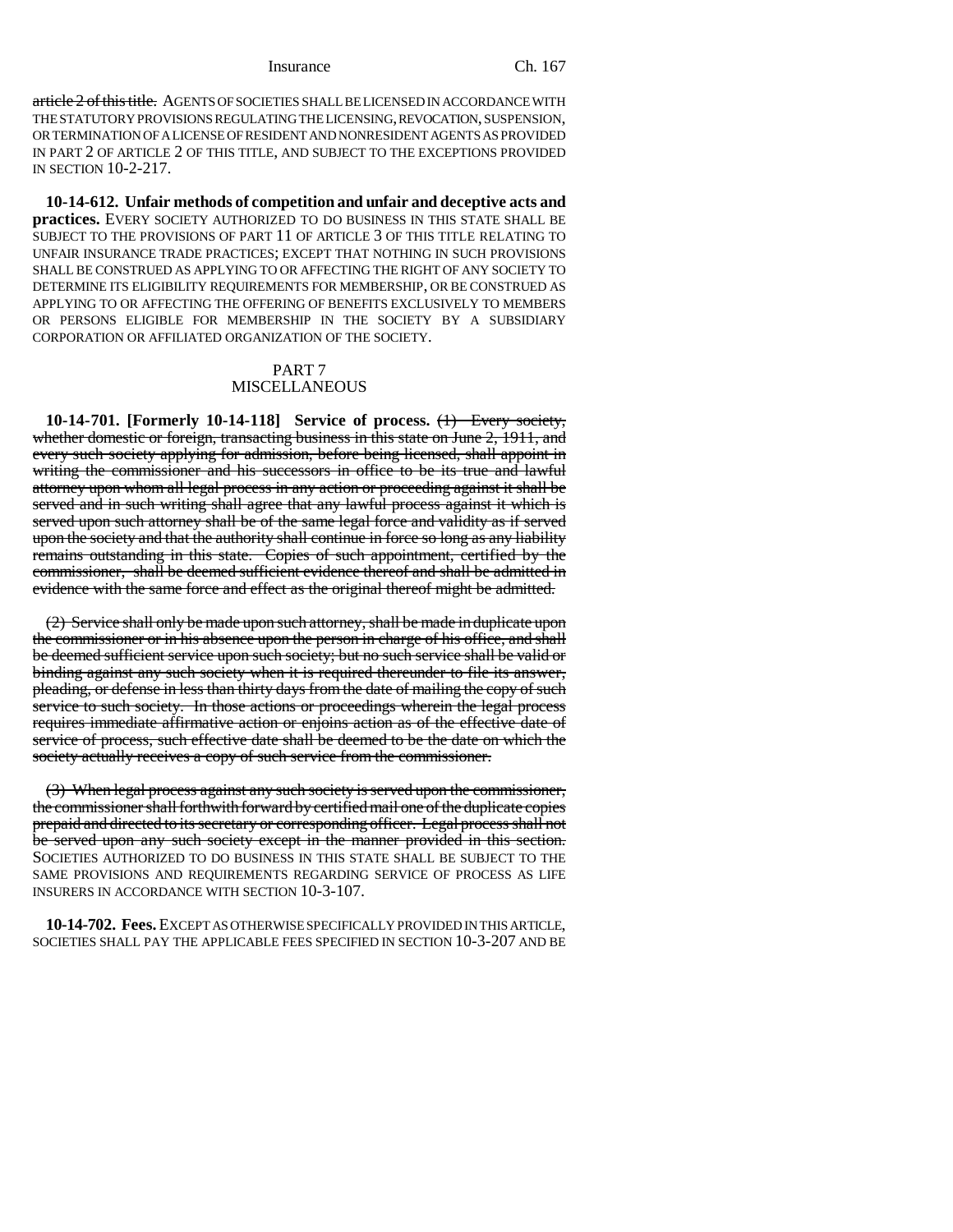SUBJECT TO THE ASSESSMENT OF LATE FEES PURSUANT TO SECTION 10-3-109 (2) AND (3).

**10-14-703. Review.** ALL FINAL DECISIONS AND FINDINGS OF THE COMMISSIONER MADE UNDER THE PROVISIONS OF THIS ARTICLE SHALL BE SUBJECT TO JUDICIAL REVIEW BY THE COURT OF APPEALS PURSUANT TO SECTION 24-4-106 (11), C.R.S.

**10-14-704. [Formerly 10-14-134] Penalties.** (1) Any person, officer, member, or examining physician of any society authorized to do business under this article who knowingly or willfully makes any false or fraudulent statement or representation in or with reference to any application for membership, or for the purpose of obtaining money from or benefit in any society transacting business under this article, is guilty of a misdemeanor and, upon conviction thereof, shall be punished by a fine of not less than one FIVE hundred dollars, nor more than TWO THOUSAND five hundred dollars, or by imprisonment in the county jail for not less than thirty days nor more than one year, or by both such fine and imprisonment.

(2) Any person who willfully makes a false statement of any material fact or thing in a sworn statement as to the death or disability of a certificate holder in any such society for the purpose of procuring payment of a benefit named in the certificate of such holder and any person who willfully makes any false statement in any verified report or declaration under oath required or authorized by this article is guilty of perjury in the second degree.

(3) Any person who solicits membership for, or in any manner assists in procuring membership in, any fraternal benefit society not licensed to do business in this state, or who solicits membership for, or in any manner assists in procuring membership in, any such society not authorized as provided in this article to do business in this state as defined in this article is guilty of a misdemeanor and, upon conviction thereof, shall be punished by a fine of not less than fifty ONE HUNDRED DOLLARS nor more than two FIVE hundred dollars.

(4) Any society, or any officer, agent, or employee thereof neglecting or refusing to comply with, or violating any of the provisions of this article, the penalty for which neglect, refusal, or violation is not specified in this section, IS GUILTY OF A MISDEMEANOR, AND upon conviction thereof, shall be punished by a fine of not more than two hundred THOUSAND dollars.

**10-14-705. [Formerly 10-14-132] Exemption of certain societies.** (1) Nothing in this article shall be construed to affect or apply to:

(a) Grand or subordinate lodges of masons, odd fellows, or knights of Pythias (exclusive of the insurance department of the supreme lodge knights of Pythias) or the junior order of united American mechanics (exclusive of the beneficiary degree or insurance branch of the national council junior order united American mechanics); or societies which limit their membership to any one hazardous occupation; nor to similar societies which do not issue insurance certificates; nor to an association of local lodges of a society now doing business in this state which provides death benefits not exceeding three hundred dollars to any one person, or disability benefits not exceeding three hundred dollars in any one year to any one person, or both; nor to any contracts of reinsurance business on such plan in this state; nor to domestic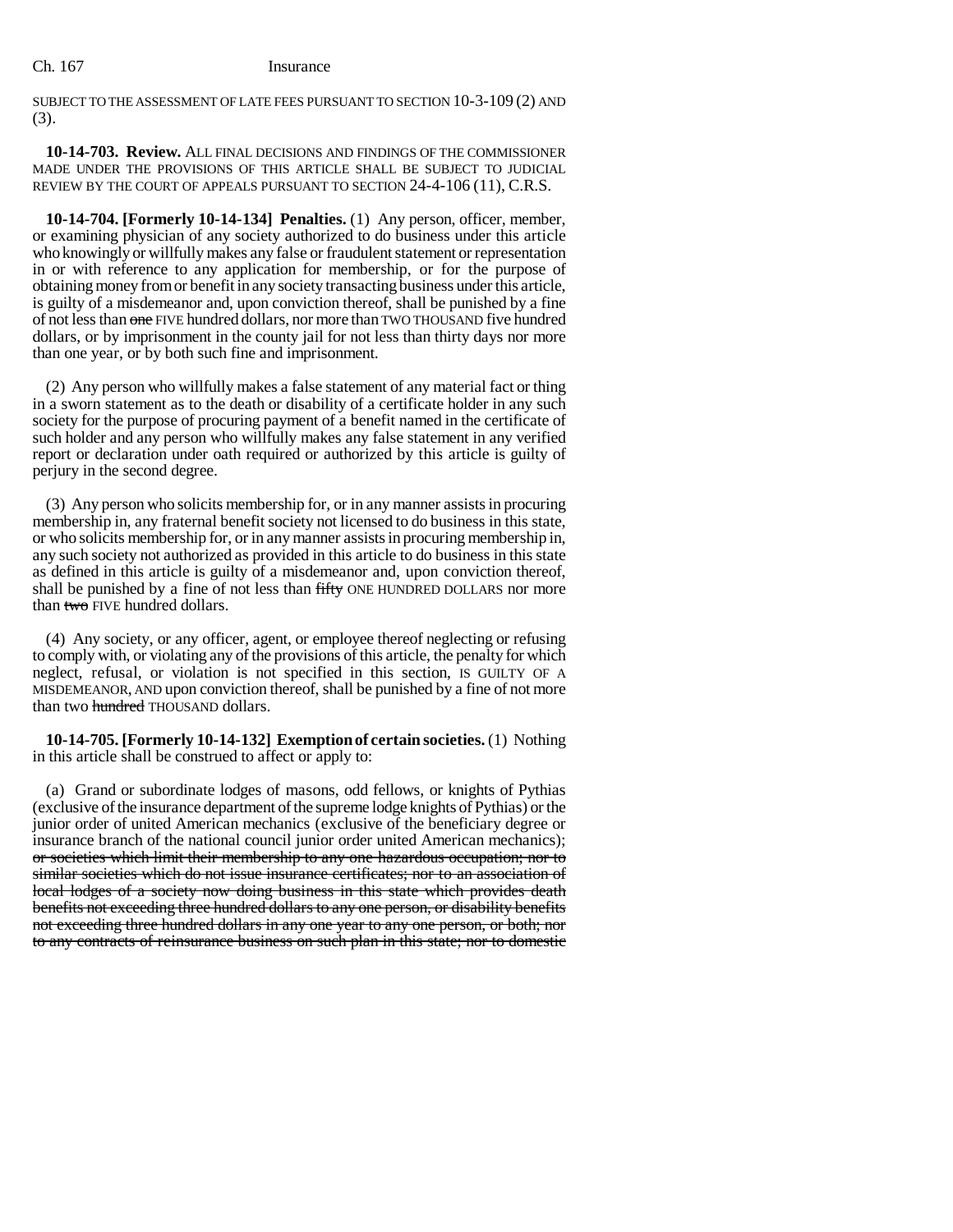societies which limit their membership to the employees of a particular city or town, designated firm, business house, or corporation; nor to domestic lodges, orders, or associations of a purely religious, charitable, and benevolent description which do not provide for a death benefit of more than one hundred dollars or for disability benefits of more than one hundred fifty dollars to any one person in any one year; but any such domestic order or society which has more than five hundred members and provides for death or disability benefits and any such domestic lodge, order, or society which issues to any person a certificate providing for the payment of benefits shall not be exempt by the provisions of this section, but shall comply with all the requirements of this article NOR TO GRAND OR SUBORDINATE LODGES OF SOCIETIES, ORDERS, OR ASSOCIATIONS NOW DOING BUSINESS IN THIS STATE WHICH PROVIDE BENEFITS EXCLUSIVELY THROUGH LOCAL OR SUBORDINATE LODGES; NOR TO SIMILAR SOCIETIES WHICH DO NOT ISSUE INSURANCE CERTIFICATES. MEMBERS OF LODGES OF THE INDEPENDENT ORDER OF ODD FELLOWS, KNIGHTS OF PYTHIAS, AND OTHER ORGANIZATIONS PAYING PERIODICAL OR FUNERAL BENEFITS SHALL NOT BE INDIVIDUALLY LIABLE FOR THE PAYMENT OF PERIODICAL OR FUNERAL BENEFITS OR OTHER LIABILITIES OF THE LODGE OR OTHER ORGANIZATIONS, BUT THE SAME SHALL BE PAYABLE ONLY OUT OF THE TREASURY OF SUCH LODGES OR ORGANIZATIONS.

(b) ORDERS, SOCIETIES, OR ASSOCIATIONS WHICH ADMIT TO MEMBERSHIP ONLY PERSONS ENGAGED IN ONE OR MORE CRAFTS OR HAZARDOUS OCCUPATIONS, IN THE SAME OR SIMILAR LINES OF BUSINESS, INSURING ONLY THEIR OWN MEMBERS AND THEIR FAMILIES, AND THE LADIES' SOCIETIES OR LADIES' AUXILIARIES TO SUCH ORDERS, SOCIETIES, OR ASSOCIATIONS.

(2) The commissioner may require from any society OR ASSOCIATION, BY EXAMINATION OR OTHERWISE, such information as will enable him THE COMMISSIONER to determine whether such society OR ASSOCIATION is exempt from the provisions of this article. No society which is exempt by the provisions of this section from the requirements of this article shall give or allow or promise to give or allow to any person any compensation for procuring new members.

(3) Any fraternal benefit society, organized and incorporated before June 2, 1911, and operating within the definition set forth in sections  $10-14-101$  to  $10-14-103$ 10-14-104, providing for benefits in case of death or disability resulting solely from accidents, but which does not obligate itself to pay death or sick benefits, may be licensed under the provisions of this article and shall have all the privileges and be subject to all the provisions and regulations of this article; except that the provisions of this article requiring medical examinations, valuations of benefit certificates, and that the certificate shall specify the amount of benefits shall not apply to such society.

**SECTION 2.** 13-54.5-106 (2) (j) (VI), Colorado Revised Statutes, 1987 Repl. Vol., is amended to read:

**13-54.5-106. Notice to judgment debtor in other garnishment.** (2) The notice of exemption and pending levy in such garnishment proceeding against the personal property of a judgment debtor who is a natural person shall contain the following:

(j) A statement of the judgment debtor's right to claim any property levied upon as exempt, including, but not limited to: